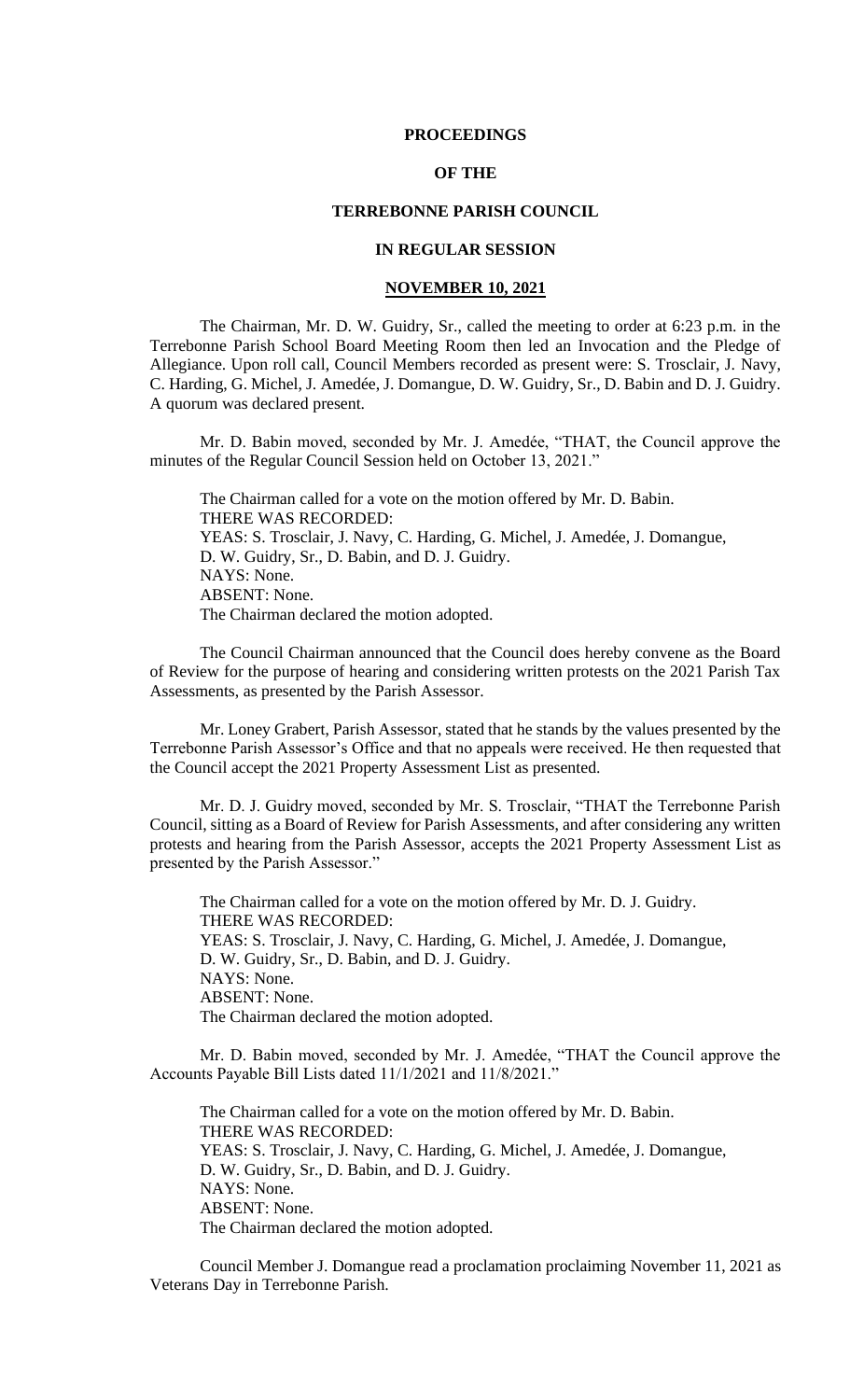The Chairman recognized all the veterans in attendance for the evening's proceedings. He then recognized the Nicholls State University Nursing students and former Council Member Wayne Thibodeaux who were also attending the evening's proceedings.

Mr. D. J. Guidry moved, seconded unanimously, "THAT the Council, in conformance with the requirements of the Parish Code, ratify the Parish President's appointment of Mr. Corey Henry as Chief of the Houma Fire Department."

The Chairman called for a vote on the motion offered by Mr. D. Babin. THERE WAS RECORDED: YEAS: S. Trosclair, J. Navy, C. Harding, G. Michel, J. Amedée, J. Domangue, D. W. Guidry, Sr., D. Babin, and D. J. Guidry. NAYS: None. ABSENT: None. The Chairman declared the motion adopted.

Houma Fire Chief Corey Henry thanked the Council for their support and ratification of his appointment.

Several Council Members shared their appreciation and optimism of Mr. Henry's serving as Chief of the Houma Fire Department.

Mr. D. Babin moved, seconded by Mr. G. Michel, "THAT, at this time (6:33 p.m.), the Council open public hearings."

The Chairman called for a vote on the motion offered by Mr. D. Babin. THERE WAS RECORDED: YEAS: S. Trosclair, J. Navy, C. Harding, G. Michel, J. Amedée, J. Domangue, D. W. Guidry, Sr., D. Babin, and D. J. Guidry. NAYS: None. ABSENT: None. The Chairman declared the motion adopted.

The Chairman recognized the public for comments on the following:

A. An ordinance to amend the 2021 Adopted Operating Budget and Budgeted positions of the Terrebonne Parish Consolidated Government for the following items and to provide for related matters: I. Animal Shelter-donations, \$2,500 II. Animal Shelter-donations, \$25,000 III. General Fund-Publicity, \$26,595 IV. Houma Fire Department, \$1,069 V. City Marshal, \$5,000 VI. Houma Police Department, -0 a. delete Admin Coordinator II, Grade 106 b. add Administrative Assistant, Grade 107.

There were no comments from the public on the proposed ordinance.

Mr. D. J. Guidry moved, seconded by Mr. G. Michel, "THAT, the Council close the aforementioned public hearing."

The Chairman called for a vote on the motion offered by Mr. D. J. Guidry. THERE WAS RECORDED: YEAS: S. Trosclair, J. Navy, C. Harding, G. Michel, J. Amedée, J. Domangue, D. W. Guidry, Sr., D. Babin, and D. J. Guidry. NAYS: None. ABSENT: None. The Chairman declared the motion adopted.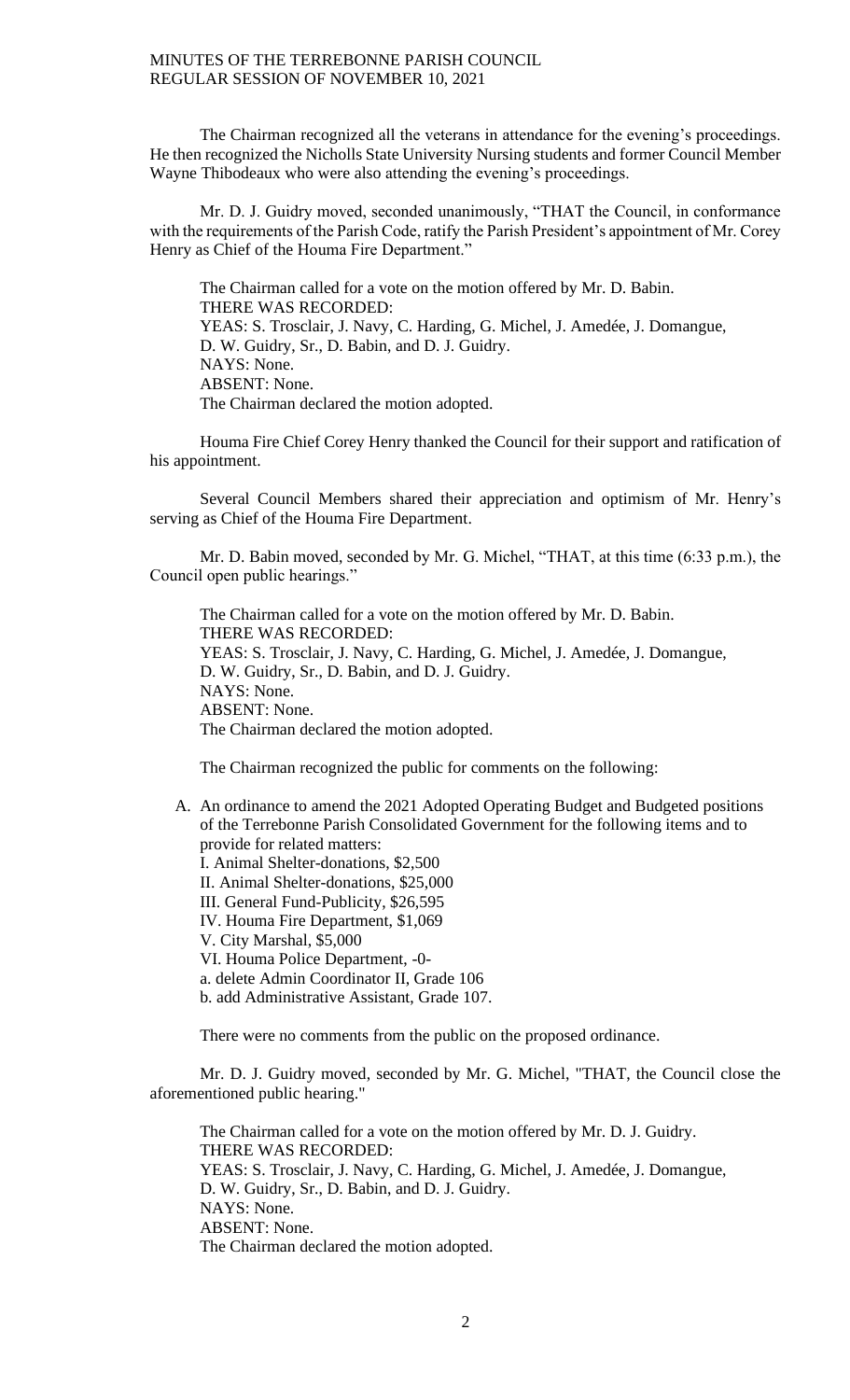# **OFFERED BY: MR. D. J. GUIDRY SECONDED BY: MR. G. MICHEL**

#### **ORDINANCE NO. 9327**

AN ORDINANCE TO AMEND THE 2021 ADOPTED OPERATING BUDGET AND BUDGETED POSITIONS OF THE TERREBONNE PARISH CONSOLIDATED GOVERNMENT FOR THE FOLLOWING ITEMS AND TO PROVIDE FOR RELATED MATTERS.

- **I.** ANIMAL SHELTER-DONATIONS, \$2,500 **II.** ANIMAL SHELTER-DONATIONS, \$25,000
- ANIMAL SHELTER-DONATIONS, \$25,000
- **III.** GENERAL FUND-PUBLICITY, \$26,595<br>**IV.** HOUMA FIRE DEPARTMENT, \$1,069
- **HOUMA FIRE DEPARTMENT, \$1,069**
- **V.** CITY MARSHAL, \$5,000
- **VI.** HOUMA POLICE DEPARTMENT, -0-
	- **A.** DELETE ADMIN COORDINATOR II, GRADE 106
	- **B.** ADD ADMINISTRATIVE ASSISTANT, GRADE 107

# **SECTION I**

**WHEREAS**, the Animal Shelter received a donation from Petfinder Foundation for \$2,500, and

**WHEREAS**, the donation will be put into the other fees account.

**NOW, THEREFORE BE IT FURTHER ORDAINED,** by the Terrebonne Parish Council, on behalf of the Terrebonne Parish Consolidated Government, that the 2021 Adopted Operating Budget be amended for the Animal Control Department. (Attachment A)

# **SECTION II**

**WHEREAS,** the Animal Shelter received a donation from Petco for \$25,000, and

**WHEREAS,** the donation will be put into the other fees account.

**NOW, THEREFORE BE IT FURTHER ORDAINED,** by the Terrebonne Parish Council, on behalf of the Terrebonne Parish Consolidated Government, that the 2021 Adopted Operating Budget be amended for the Animal Control Department. (Attachment B)

# **SECTION III**

**WHEREAS,** General Fund received funds for expenses pertaining to the movie "Where the Crawdads Sign" for \$26,595, and

**WHEREAS,** the funds will be put into the Publicity expense account for the movie.

**NOW, THEREFORE BE IT FURTHER ORDAINED,** by the Terrebonne Parish Council, on behalf of the Terrebonne Parish Consolidated Government, that the 2021 Adopted Operating Budget be amended for the General Fund Publicity account. (Attachment C)

# **SECTION IV**

**WHEREAS,** the Houma Fire Department received \$1,069 reimbursement for damages to Engine 4, and

**WHEREAS,** the funds will be put in the auto & truck repairs account.

**NOW, THEREFORE BE IT FURTHER ORDAINED,** by the Terrebonne Parish Council, on behalf of the Terrebonne Parish Consolidated Government, that the 2021 Adopted Operating Budget be amended for the Houma Fire Department. (Attachment D)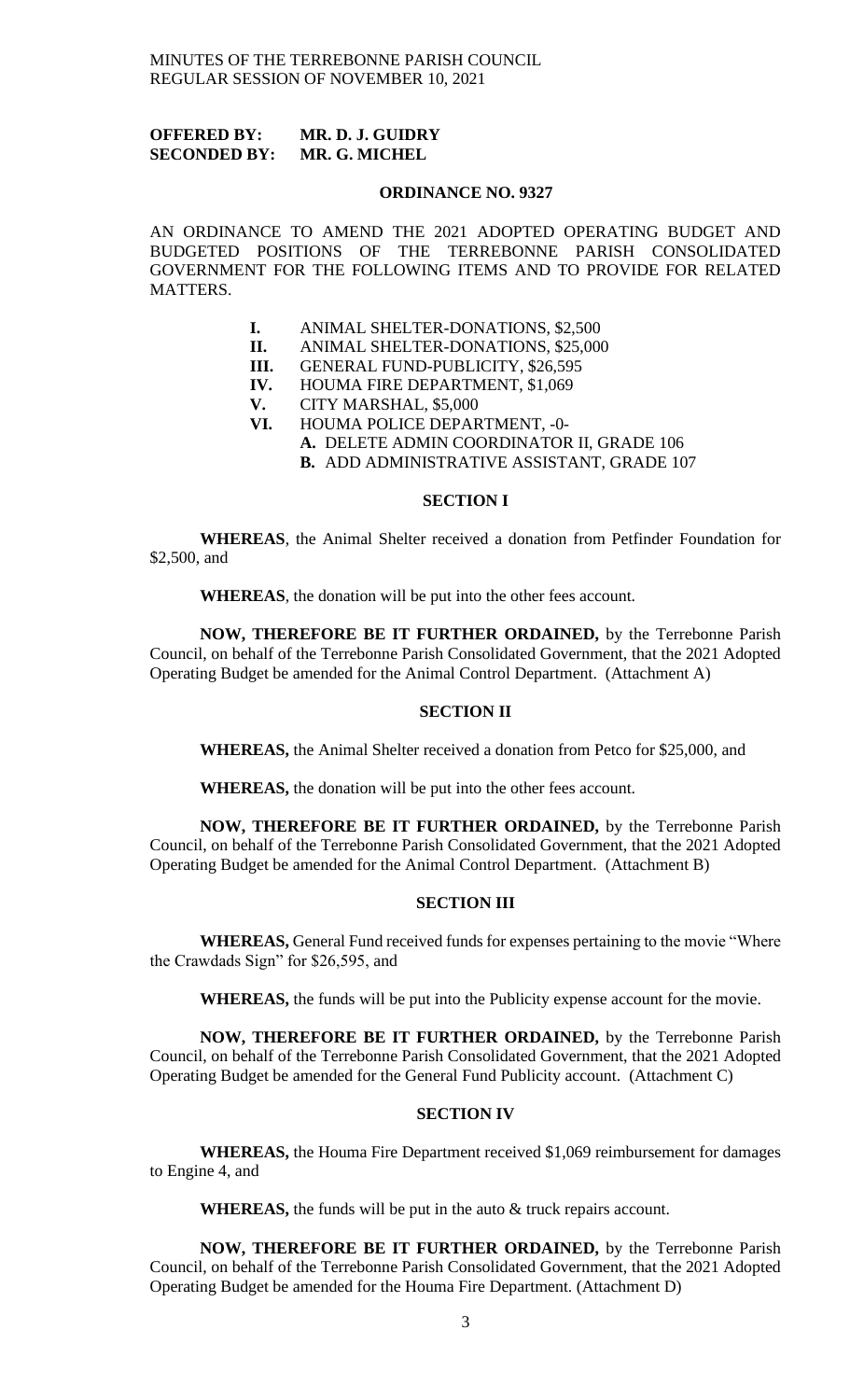### **SECTION V**

**WHEREAS,** Administration is requesting to amend the Operating Budget of the Marshal's Office, and

**WHEREAS,** the group insurance account will be reduced by \$5,000 and put to the Marshal's fund balance.

**NOW, THEREFORE BE IT FURTHER ORDAINED,** by the Terrebonne Parish Council, on behalf of the Terrebonne Parish Consolidated Government, that the 2021 Adopted Operating Budget be amended to recognize the necessary change for the Marshal's Office. (Attachment E)

# **SECTION VI**

**WHEREAS,** Administration is requesting to amend the Operating Budget and Budgeted Positions, deleting a full time Admin Coordinator II, Grade 106 and adding a full time Admin Assistant, Grade 107 for the Houma Police Department due to a change in Fire and Police Civil Services, and

**WHEREAS,** the budgeted dollars for the change is -0-.

**NOW, THEREFORE BE IT FURTHER ORDAINED,** by the Terrebonne Parish Council, on behalf of the Terrebonne Parish Consolidated Government, that the 2021 Adopted Operating Budget and Budgeted Positions be amended to recognize the necessary change for the Houma Police Department. (Attachment F)

# **SECTION VII**

If any work, clause, phrase, section, or other portion of this ordinance shall be declared null, void, invalid, illegal, or unconstitutional, the remaining words, clauses, phrases, sections, and other portions of this ordinance shall remain in full force and effect, the provisions of this ordinance hereby being declared to be severable.

#### **SECTION VIII**

This Ordinance shall become effective upon approval by the Parish President or as otherwise provided in Section 2-13(b) of the Home Rule Charter for a Consolidated Government for Terrebonne Parish, whichever occurs sooner.

This ordinance, having been introduced and laid on the table for at least two weeks, was voted upon as follows:

#### **THERE WAS RECORDED:**

YEAS: S. Trosclair, J. Navy, C. Harding, G. Michel, J. Amedée, J. Domangue, D. W. Guidry, Sr., D. Babin and D. J. Guidry. NAYS: None. ABSTAINING: None. ABSENT: None. The Chairman declared the ordinance adopted on this, the  $10<sup>th</sup>$  day of November 2021.

#### \*\*\*\*\*\*\*\*\*\*\*\*\*\*\*\*\*\*\*

The Chairman recognized the public for comments on the following:

B. The Proposed 2022 Parish Budget and Five-Year Capital Outlay Budget.

There were no comments from the public on the proposed ordinance.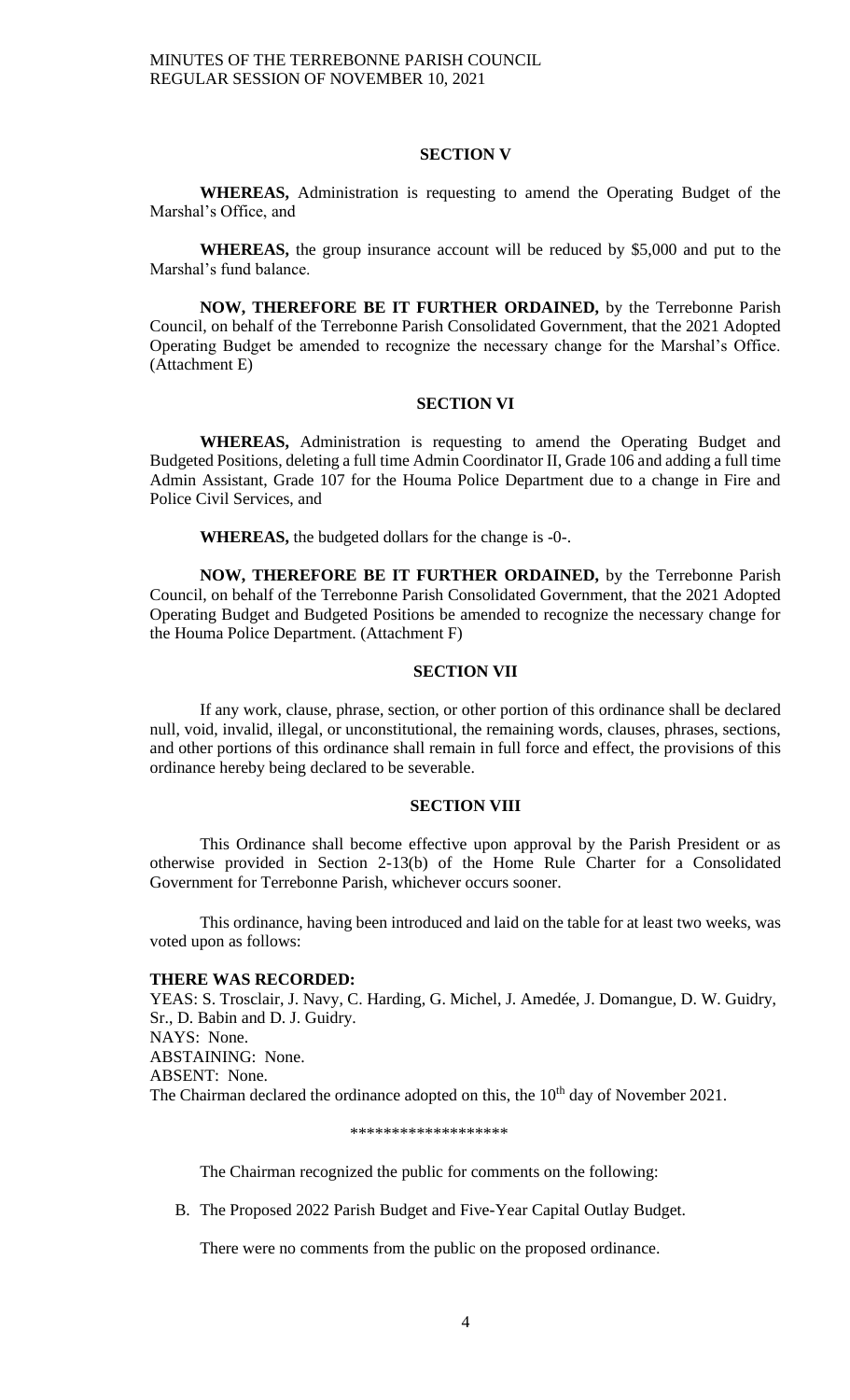Mr. D. Babin moved, seconded by Mr. G. Michel, "THAT, the Council continue the aforementioned public hearing."

The Chairman called for a vote on the motion offered by Mr. D. Babin. THERE WAS RECORDED: YEAS: S. Trosclair, J. Navy, C. Harding, G. Michel, J. Amedée, J. Domangue, D. W. Guidry, Sr., D. Babin, and D. J. Guidry. NAYS: None. ABSENT: None. The Chairman declared the motion adopted.

Mr. J. Amedée moved, seconded by Mr. G. Michel, "THAT the Council return to the regular order of business."

The Chairman called for a vote on the motion offered by Mr. J. Amedée. THERE WAS RECORDED: YEAS: S. Trosclair, J. Navy, C. Harding, G. Michel, J. Amedée, J. Domangue, D. W. Guidry, Sr., D. Babin, and D. J. Guidry. NAYS: None. ABSENT: None. The Chairman declared the motion adopted.

Mr. David Drury, Terrebonne Parish Building Facilities Manager, gave an update regarding the status of parish buildings and damage assessments following Hurricane Ida, highlighting that the Courthouse building was damaged and would require specific repairs as a historic building.

Discussion ensued relative to continuing damage assessment reports and rebuilding efforts for parish buildings.

TOHSEP Director Earl Eues presented statistics on Terrebonne Parish's current COVID-19 cases, the number of tests completed, death statistics, hospitalizations, and vaccine distributions. Mr. Eues announced that a vaccination event would be held at Marcel's Supermarket on November 11 to 13, 2021 and that Nicholls State University is regularly providing vaccinations and testing as well. He encouraged the public to continue practicing good hygiene to reduce the spread of COVID-19. Mr. Eues then gave an update on FEMA and SBA assistance programs, noting that plans for an additional Disaster Recovery Center in Montegut were being considered. He reported that the emergency shelters have been closed and that residents were being provided housing assistance. Mr. Eues gave a brief update on debris collections then announced that the Blue Roof tarping program has ended.

Planning and Zoning Director Christopher Pulaski presented a report on the current temporary housing solutions in Terrebonne Parish, highlighting four base camps currently in operation with additional sites being considered. Mr. Pulaski confirmed that food distributions should continue at base camp sites for local residents and that extensions have been issued for base camp operations. He reported on temporary housing provided to Terrebonne Parish residents through a state program and gave a brief overview of requirements for applying for temporary housing, encouraging residents to contact APTIM at (844) 268-0301 in order to register with the state. Mr. Pulaski then presented statistics on FEMA's temporary housing program in Terrebonne Parish, noting that additional group sites were still being sought and that expanded timelines were expected before a group site would be available. He then encouraged the public to contact FEMA at (800) 621-3362 should they have property available for use as a group site.

Discussion ensued relative to the procedures for deploying temporary trailers and prioritization of recipients. Several Council Members shared their concerns for the current delays and challenges in addressing temporary housing needs and policies to be reinforced to provide temporary housing to residents.

OFFERED BY: MR. D. J. GUIDRY SECONDED BY: MR. D. BABIN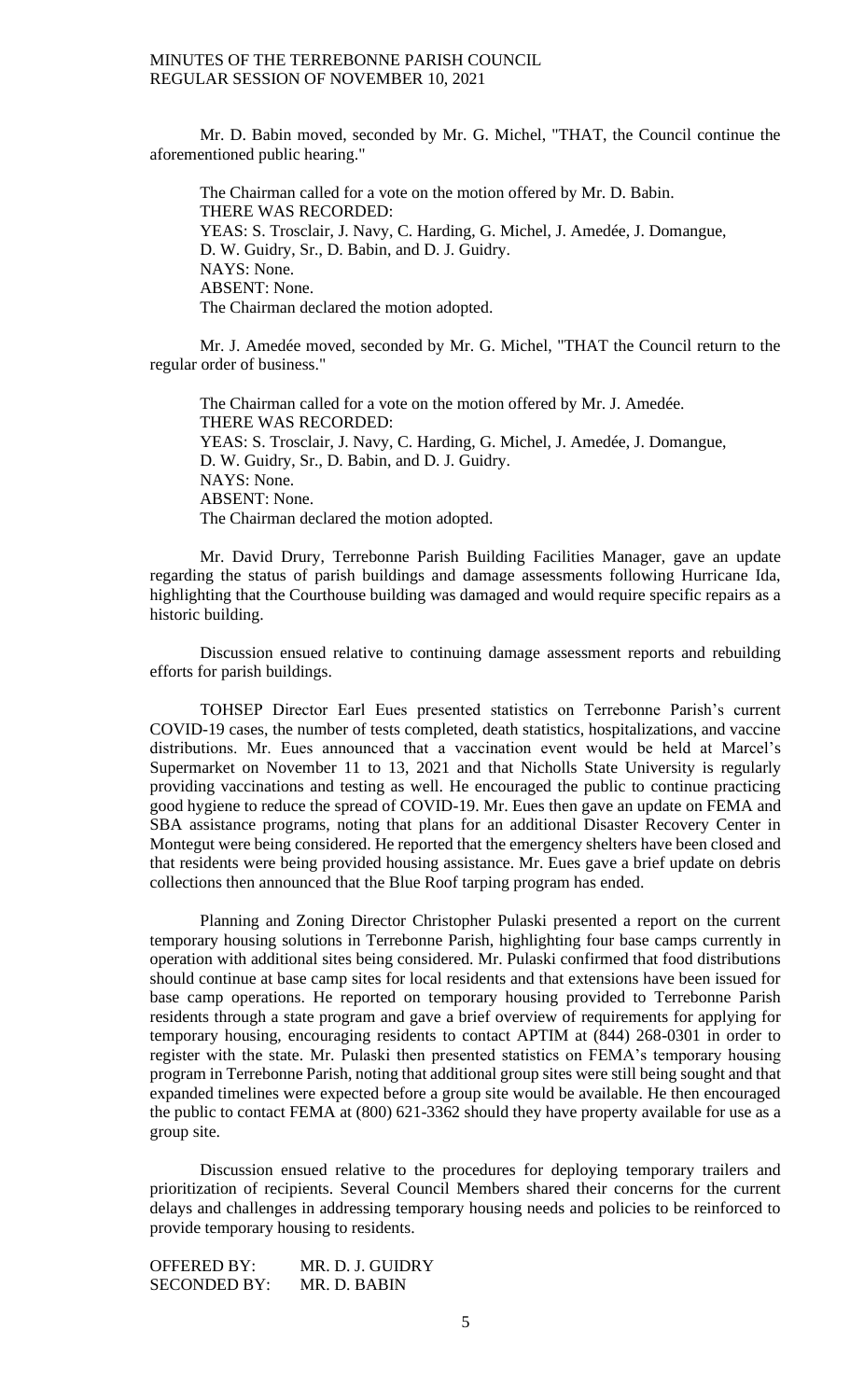# **RESOLUTION NO. 21-340**

A RESOLUTION AUTHORIZING THE PARISH PRESIDENT TO EXECUTE THE APPROPRIATE CHANGE ORDER AGREEMENT WITH WILCO MARSH BUGGIES AND DRAGLINES, INC FOR CONSTRUCTION SERVICES TO IMPLEMENT THE LA SAFE LIVING MITIGATION TERRACES PROJECT NORTH OF LAKE BOUDREAUX.

**WHEREAS,** the LA SAFE program has awarded \$3,600,000 by the State of Louisiana Office of Community Development Disaster Recovery Unit after a public process and voting that selected this project as a priority for Terrebonne Parish; AND

**WHEREAS,** the project is intended to create land again in the area above Lake Boudreaux protecting residences and Parish assets; and

**WHEREAS,** Wilco Marsh Buggies and Draglines, Inc (Wilco) is under contract with the Parish for the Living Mitigation Terraces construction and planting; and

**WHEREAS,** Wilco has requested additional days to complete the project because of staffing affected by COVID, and rain and Hurricane Ida delays; to build more terraces than the original drawings; and to reduce the planting due to plant losses in the unusually cold winter; and

**WHEREAS;** the engineer has recommended that the Council authorize the Parish President to enter into a change order to the original agreement with the firm to extend the period of performance and the scope of work as listed in the draft provided as Attachment A; and

**WHEREAS;** the state consultants have approved this course of action;

**NOW, THEREFORE, BE IT RESOLVED** by the Terrebonne Parish Council, on behalf of the Terrebonne Parish Consolidated Government, that the Parish President is hereby authorized to enter into the appropriate agreement with Wilco Marsh Buggies and Draglines, Inc to provide the needed construction services for the project referenced above.

# **THERE WAS RECORDED:**

YEAS: S. Trosclair, J. Navy, C. Harding, G. Michel, J. Amedée, J. Domangue, D. W. Guidry, Sr., D. Babin and D. J. Guidry. NAYS: None. NOT VOTING: None. ABSTAINING: None. ABSENT: None. The Chairman declared the resolution adopted on this the  $10<sup>th</sup>$  day of November 2021.

\*\*\*\*\*\*\*\*\*\*\*\*

| OFFERED BY:         | MR. J. AMEDĖE   |
|---------------------|-----------------|
| <b>SECONDED BY:</b> | MS. J. DOMANGUE |

# **RESOLUTION NO. 21-341**

A resolution ratifying the appointment of the Architect, Houston J. Lirette, Jr. to provide architectural services for the **Head Start HVAC Renovations Project,** and authorizing execution of an architectural agreement for these services.

**WHEREAS**, the Terrebonne Parish Consolidated Government wishes to make HVAC improvements to several Head Start buildings in the Terrebonne Parish, and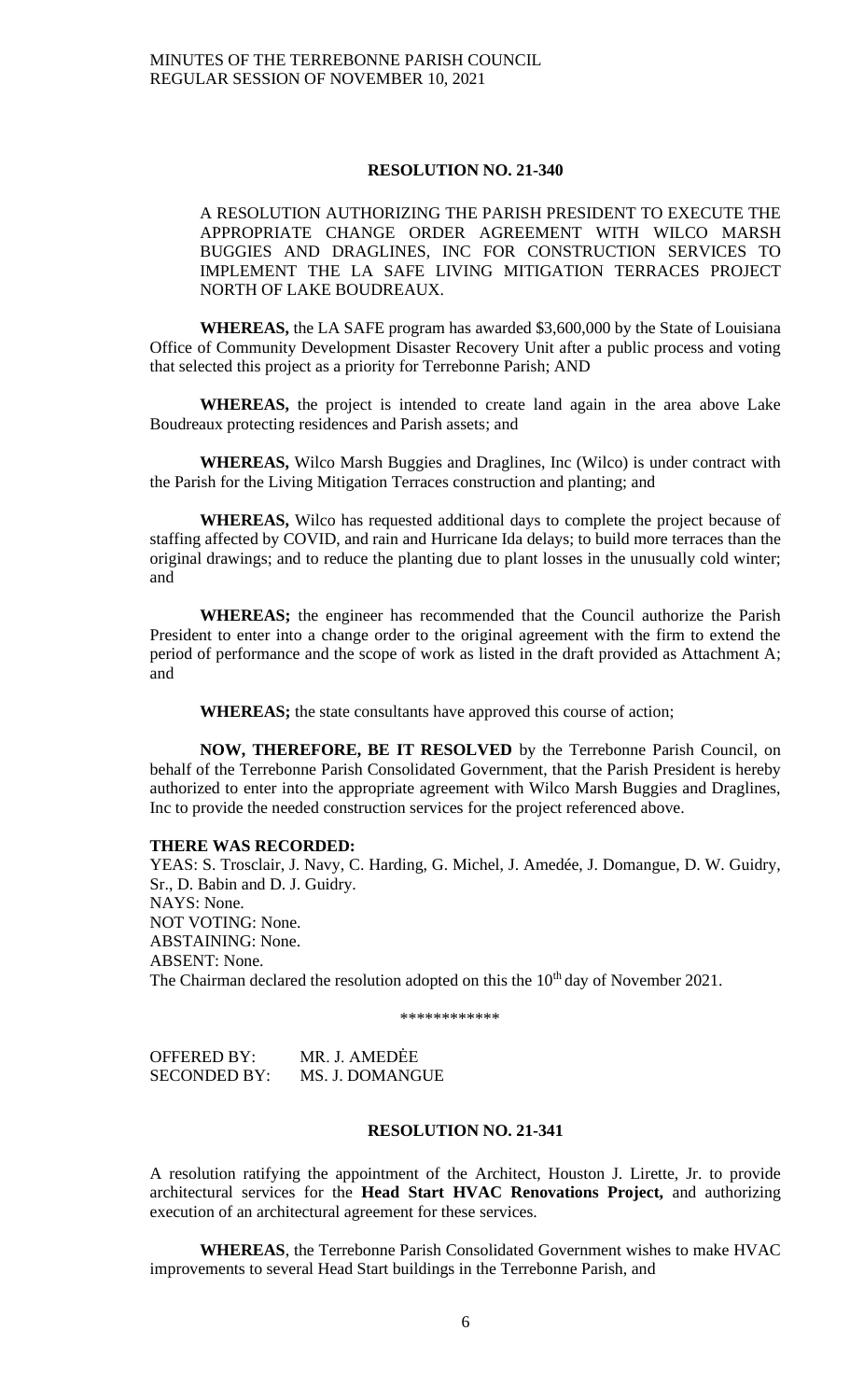**WHEREAS**, Parish President Gordon E. Dove has recommended that the Architect, Houston J. Lirette, Jr., be retained to provide the necessary professional services for this project, and

**NOW, THEREFORE BE IT RESOLVED** that the Terrebonne Parish Council does hereby ratify the appointment of the Architect, Houston J. Lirette, Jr., by Terrebonne Parish President Gordon E. Dove for professional architectural services for HVAC improvements to several Head Start buildings, and

**BE IT FURTHER RESOLVED** that the Terrebonne Parish Council, on behalf of the Terrebonne Parish Consolidated Government, does hereby authorize the execution of an architectural agreement with the Architect, Houston J. Lirette, Jr., by Terrebonne Parish President Gordon E. Dove, for HVAC improvements to several Head Start buildings.

#### **THERE WAS RECORDED:**

YEAS: S. Trosclair, J. Navy, C. Harding, G. Michel, J. Amedée, J. Domangue, D. W. Guidry, Sr., D. Babin and D. J. Guidry. NAYS: None. NOT VOTING: None. ABSTAINING: None. ABSENT: None. The Chairman declared the resolution adopted on this the  $10<sup>th</sup>$  day of November 2021.

\*\*\*\*\*\*\*\*\*\*\*\*

On Mr. S. Trosclair's request, Chief Finance Officer Kandace Mauldin clarified that the Parish pays for the rental of all floats for the Christmas parade and is then reimbursed by the individual organizations or other donations for use of the floats, adding that all floats have been accounted for with the 2021 parade. **(\*RESOLUTION ADOPTED AFTER DISCUSSION)**

| OFFERED BY:         | MR. D. J. GUIDRY |
|---------------------|------------------|
| <b>SECONDED BY:</b> | MR. J. AMEDĖE    |

#### **RESOLUTION NO. 21-342**

**WHEREAS**, a quote was obtained by the Terrebonne Parish Consolidated Government, Planning & Zoning Department for the purpose of renting floats for the 2021 Christmas Parade from Houma Float Sales and Rentals, LLC, and

**WHEREAS,** after careful review by Chris Pulaski, Planning and Zoning Director and Anne Picou, Cultural Resource Manager it has been determined that the price of FORTY THOUSAND, TWO HUNDRED FIFTY DOLLARS AND ZERO CENTS (\$40,250.00) from Houma Float Sales and Rentals, LLC, for rental of floats to be used at the 2021 Christmas Parade should be accepted as per the attached quote, and

**WHEREAS**, the Parish Administration has recommended the acceptance of the price for the float rental at a cost of Forty Thousand, Two Hundred Fifty Dollars and Zero Cents (\$40,250.00) as per the attached quote.

**NOW, THEREFORE BE IT RESOLVED** by the Terrebonne Parish Council on behalf of the Terrebonne Parish Consolidated Government, that the recommendation of the above mentioned be approved and should be accepted as per the quote received.

# **THERE WAS RECORDED:**

YEAS: S. Trosclair, J. Navy, C. Harding, G. Michel, J. Amedée, J. Domangue, D. W. Guidry, Sr., D. Babin and D. J. Guidry. NAYS: None. NOT VOTING: None. ABSTAINING: None. ABSENT: None.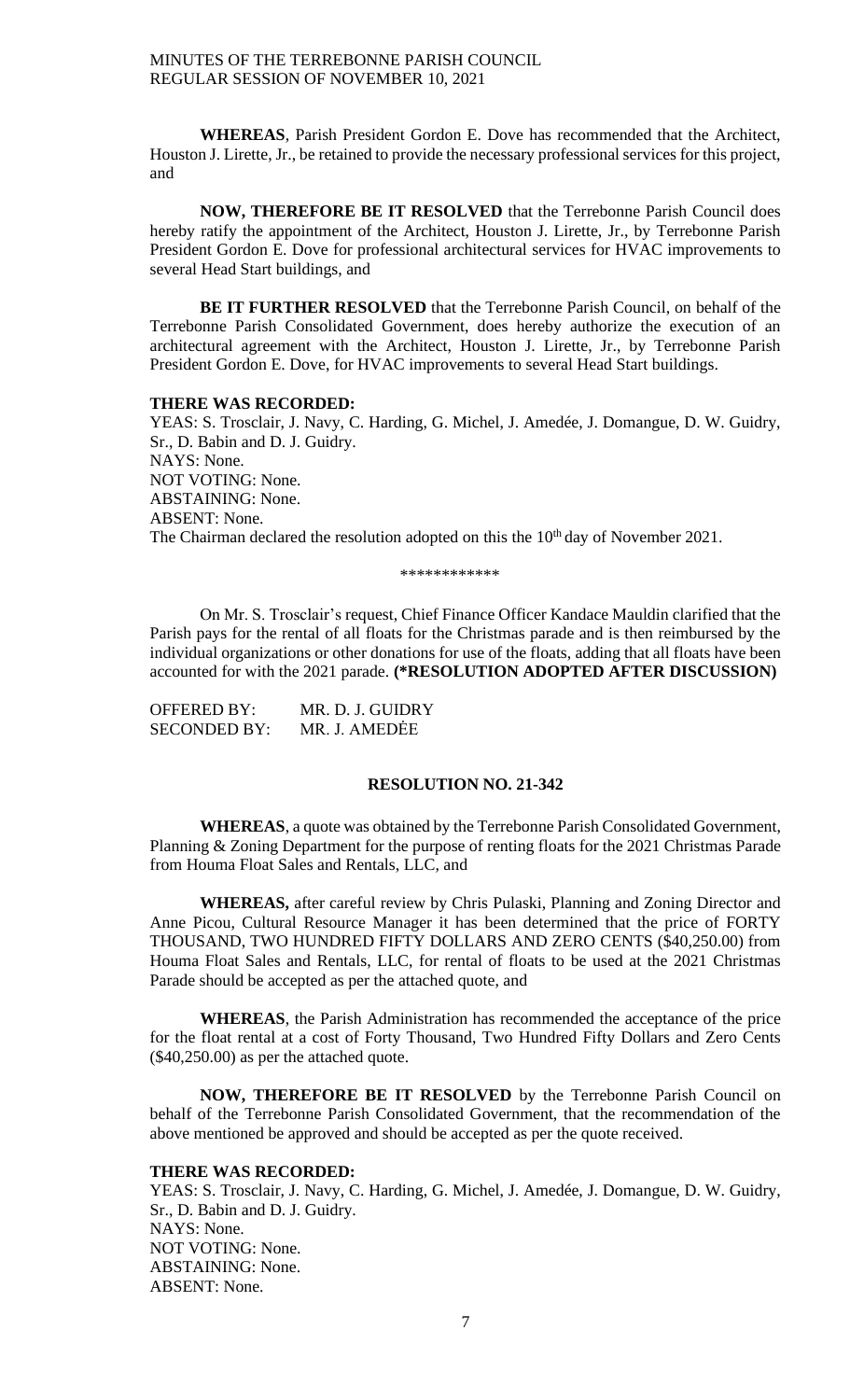The Chairman declared the resolution adopted on this the  $10<sup>th</sup>$  day of November 2021.

#### \*\*\*\*\*\*\*\*\*\*\*\*

Mr. Jonathan Foret, Houma resident, shared his support for the resolution as a measure for addressing crime in the local area then suggested that additional measures relative to policing misdemeanor crimes be considered.

Several Council Members shared their support for reviewing Parish park facilities that could benefit from similar regulations and offered suggestions for improving parks and their amenities. **(\*RESOLUTION ADOPTED AFTER DISCUSSION)**

OFFERED BY: MS. J. DOMANGUE SECONDED BY: MR. J. AMEDĖE

#### **RESOLUTION NO. 21-343**

A Resolution giving Notice of Intent to adopt an ordinance to amend Section 21-30(a) and Section 21-31 of Chapter 21, Recreation and Parks, Article II, Parish Generally, of the Parish Code to include Houma Heights Park in order to establish hours of operation and list it as a drug free zone for the use and enjoyment of the citizens of Terrebonne Parish.

**THEREFORE, BE IT RESOLVED** by the Terrebonne Parish Council (Community Development and Planning Committee), on behalf of the Terrebonne Parish Consolidated Government, that notice of intent is given for adopting an ordinance to amend Section 21-30(a) and Section 21-31 of Chapter 21, Recreation and Parks, Article II, Parish Generally, of the Parish Code to include Houma Heights Park in order to establish hours of operation and list it as a drug free zone.

**BE IT FURTHER RESOLVED** that a public hearing on said ordinance be called for Wednesday, December 1, 2021, at 6:30 p.m.

### **THERE WAS RECORDED:**

YEAS: S. Trosclair, J. Navy, C. Harding, G. Michel, J. Amedée, J. Domangue, D. W. Guidry, Sr., D. Babin and D. J. Guidry. NAYS: None. NOT VOTING: None. ABSTAINING: None. ABSENT: None. The Chairman declared the resolution adopted on this the  $10<sup>th</sup>$  day of November 2021.

\*\*\*\*\*\*\*\*\*\*\*

OFFERED BY: MR. J. AMEDĖE SECONDED BY: MR. C. HARDING

### **RESOLUTION NO. 21-344**

A RESOLUTION GIVING NOTICE OF INTENT TO ADOPT AN ORDINANCE TO AMEND THE ZONING MAP OF THE PARISH OF TERREBONNE SO AS TO REZONE FROM R-1 (SINGLE-FAMILY RESIDENTIAL) TO R-3 (MULTI-FAMILY RESIDENTIAL); LOT 16, SQUARE 1, BARROWTOWN SUBDIVISION, 2620 BRYANT STREET; HOUMA, TERREBONNE PARISH, LOUISIANA; MABLE LYONS, APPLICANT; AND CALLING A PUBLIC HEARING ON SAID MATTER FOR WEDNESDAY, DECEMBER 15, 2021, AT 6:30 P.M.

**BE IT RESOLVED** by the Terrebonne Parish Council that notice be hereby given to adopt an ordinance to amend the Zoning Map of the Parish of Terrebonne so as to rezone from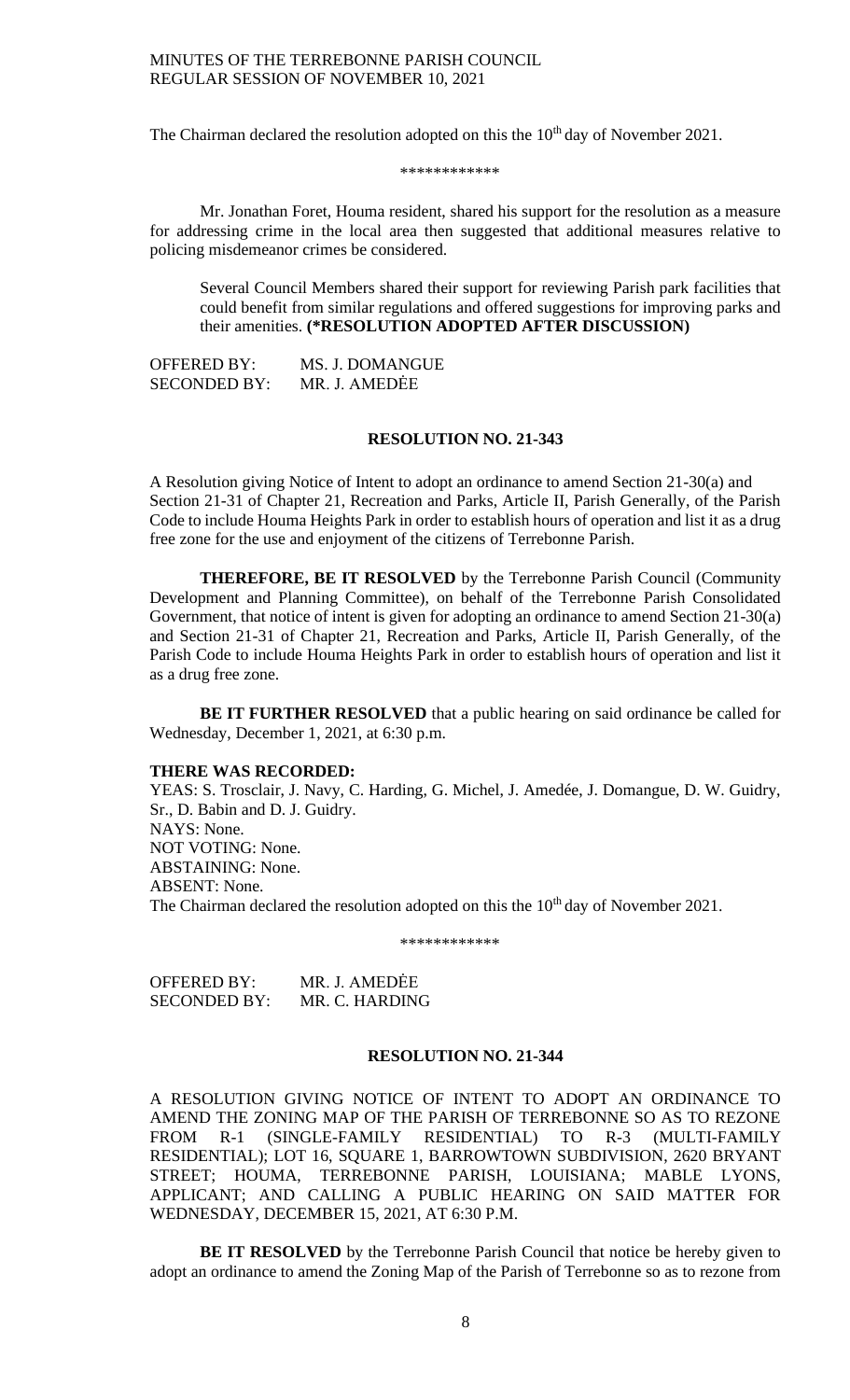R-1 (Single-Family Residential) to R-3 (Multi-Family Residential), Lot 16, Square 1, Barrowtown Subdivision, 2620 Bryant Street, Houma, Terrebonne Parish, Louisiana; and

**NOW, THEREFORE, BE IT RESOLVED** that a public hearing be called on said matter for Wednesday, December 15, 2021, at 6:30 p.m.

# **THERE WAS RECORDED:**

YEAS: S. Trosclair, J. Navy, C. Harding, G. Michel, J. Amedée, J. Domangue, D. W. Guidry, Sr., D. Babin and D. J. Guidry. NAYS: None. NOT VOTING: None. ABSTAINING: None. ABSENT: None. The Chairman declared the resolution adopted on this the 10<sup>th</sup> day of November 2021.

#### \*\*\*\*\*\*\*\*\*\*\*\*

Mr. D. Babin moved, seconded by Mr. S. Trosclair, "THAT the Council introduce an ordinance amending the Terrebonne Parish Code of Ordinances, Chapter 26. Utilities, Article II. Electricity, Division 2. Service Rates and Charges, providing a fee therein for Renewable Resource Net Metering and call a public hearing on Wednesday, December 15, 2021, at 6:30 p.m." **(\*MOTION ADOPTED AFTER DISCUSSION)**

Utilities Director Ernest Brown explained that the proposed ordinance would reflect the net metering laws implemented by the State of Louisiana which would allow residents to receive a credit for utilizing solar panels to generate electrical energy.

**\***The Chairman called for a vote on the aforementioned motion offered by Mr. D. Babin. THERE WAS RECORDED: YEAS: S. Trosclair, C. Harding, G. Michel, J. Amedée, J. Domangue, D. W. Guidry, Sr., D. Babin, and D. J. Guidry. NAYS: None. ABSENT: J. Navy. The Chairman declared the motion adopted.

Mr. J. Amedée moved, seconded by Mr. D. Babin, "THAT the Council introduce an ordinance to amend the 2021 Adopted Operating Budget, 5-Year Capital Outlay Budget and Budgeted Positions of the Terrebonne Parish Consolidated Government for the following items and to provide for related matters:

- I. Animal Shelter-donations, \$50,000
- II. American Rescue Plan, \$1,400,000
- III. Adaptive Park Bathroom, \$52,000
- IV. General Fund-grant, \$1,000
- V. Houma Downtown Development, \$145,359
- VI. Section 8 Voucher Program, \$13,250
- VII. Houma Downtown Development, \$6,580
- VIII. Section 8, -0-

a. add Administrative Coordinator I, Grade 104

and call a public hearing on said matter on Wednesday, December 1, 2021, at 6:30 p.m."

The Chairman called for a vote on the motion offered by Mr. J. Amedée. THERE WAS RECORDED: YEAS: S. Trosclair, J. Navy, C. Harding, G. Michel, J. Amedée, J. Domangue, D. W. Guidry, Sr., D. Babin, and D. J. Guidry. NAYS: None. ABSENT: None. The Chairman declared the motion adopted.

Mr. G. Michel moved, seconded by Mr. J. Amedée, "THAT the Council introduce an ordinance amending and supplementing Ordinance No. 9267, which created the 'North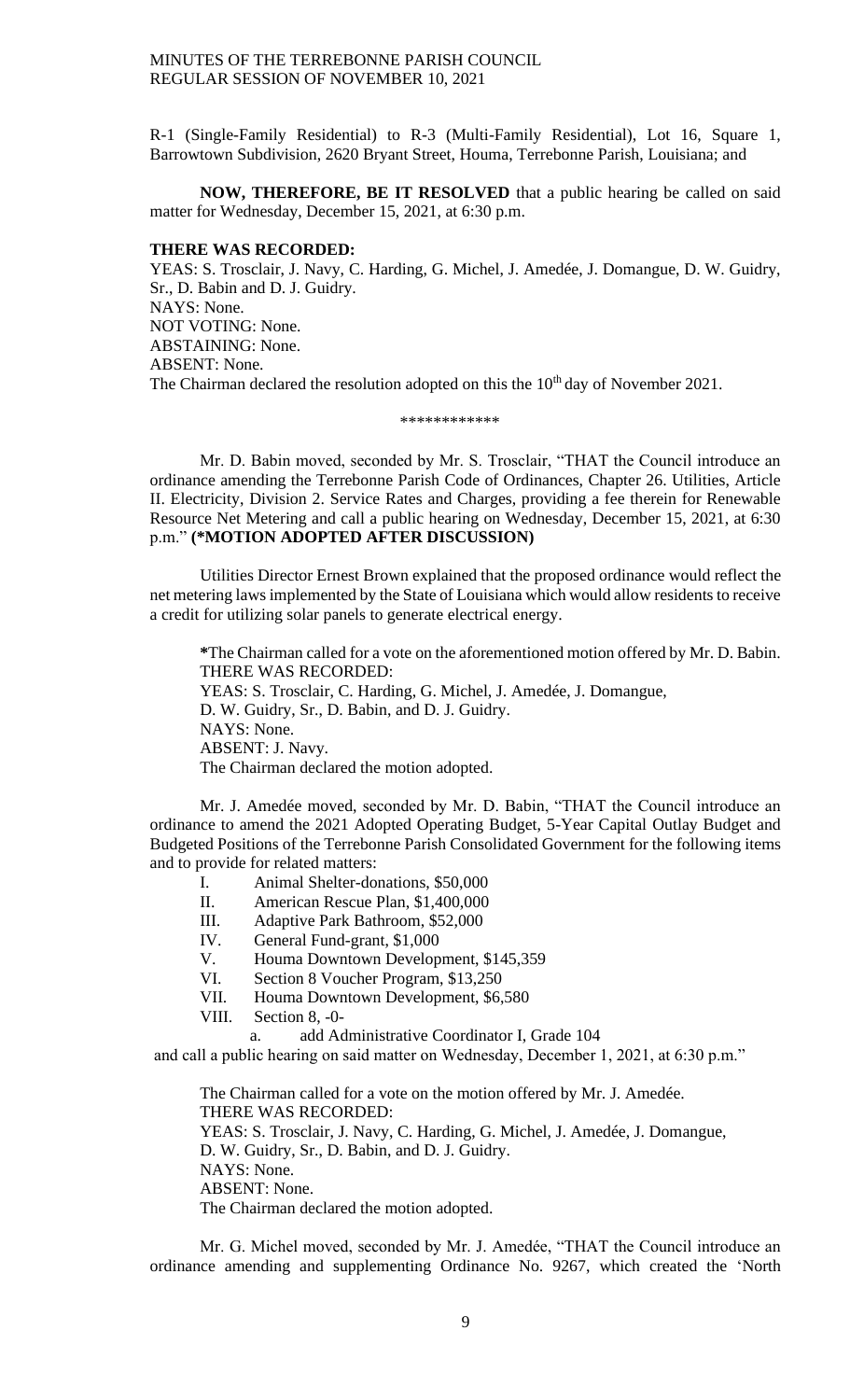Terrebonne Parish Recreation District' in accordance with LA R.S. 33:4562 ET SEQ regarding recreation districts; and call a public hearing on, December 1, 2021, at 6:30 p.m."

The Chairman called for a vote on the motion offered by Mr. G. Michel. THERE WAS RECORDED: YEAS: S. Trosclair, J. Navy, C. Harding, G. Michel, J. Amedée, J. Domangue, D. W. Guidry, Sr., D. Babin, and D. J. Guidry. NAYS: None. ABSENT: None. The Chairman declared the motion adopted.

Planning and Zoning Director Christopher Pulaski clarified that some backup information had to be corrected and that Desire Line, LLC was the highest scoring bidder. He continued that the data collection to be completed by February 25, 2022, was required through the parish's participation with the National Flood Insurance Program. **(\*RESOLUTION ADOPTED AFTER DISCUSSION)**

| OFFERED BY:         | MR. D. J. GUIDRY |
|---------------------|------------------|
| <b>SECONDED BY:</b> | MR. S. TROSCLAIR |

# **RESOLUTION NO. 21-345**

A RESOLUTION AUTHORIZING THE PARISH PRESIDENT TO EXECUTE THE APPROPRIATE AGREEMENT BETWEEN TERREBONNE PARISH CONSOLIDATED GOVERNMENT AND DESIRE LINE, LLC FOR SUBSTANTIAL DAMAGE DATA COLLECTION AND DETERMINATION SERVICES.

**WHEREAS**, the Terrebonne Parish Consolidated Government participates in the National Flood Insurance Program; and

**WHEREAS,** the National Flood Insurance Program (NFIP) requires that local governments adopt a Flood Damage Prevention Program that requires mitigation for any structure that is substantially damaged; and

**WHEREAS**, the term "substantially damaged" is defined to include all structures for which any owner/s has/have received losses from any source or improvements that are greater than 50 percent of the assessed value of the structure cumulatively over a rolling ten (10) year period; and

**WHEREAS,** the Parish is required to identify all substantially damaged structures and enforce the provisions of the ordinance; and

**WHEREAS,** the Parish staff, volunteer staff, State, and FEMA staff do not have the capacity to provide up to 34,500 inspections due to Hurricane Ida damage, and

**WHEREAS,** the Parish released a Request for Proposals for these services for contract support and received four (4) responses; Desire Line, LLC received the highest ranking from all submission;

**NOW, THEREFORE, BE IT RESOLVED** by the Terrebonne Parish Council, on behalf of the Terrebonne Parish Consolidated Government, that the Parish President is hereby authorized to execute the appropriate agreement with Desire Line, LLC, pending review by Parish Legal Department, to provide the substantial damage data needed to comply with the NFIP.

### **THERE WAS RECORDED:**

YEAS: S. Trosclair, J. Navy, C. Harding, G. Michel, J. Amedée, J. Domangue, D. W. Guidry, Sr., D. Babin and D. J. Guidry. NAYS: None. NOT VOTING: None.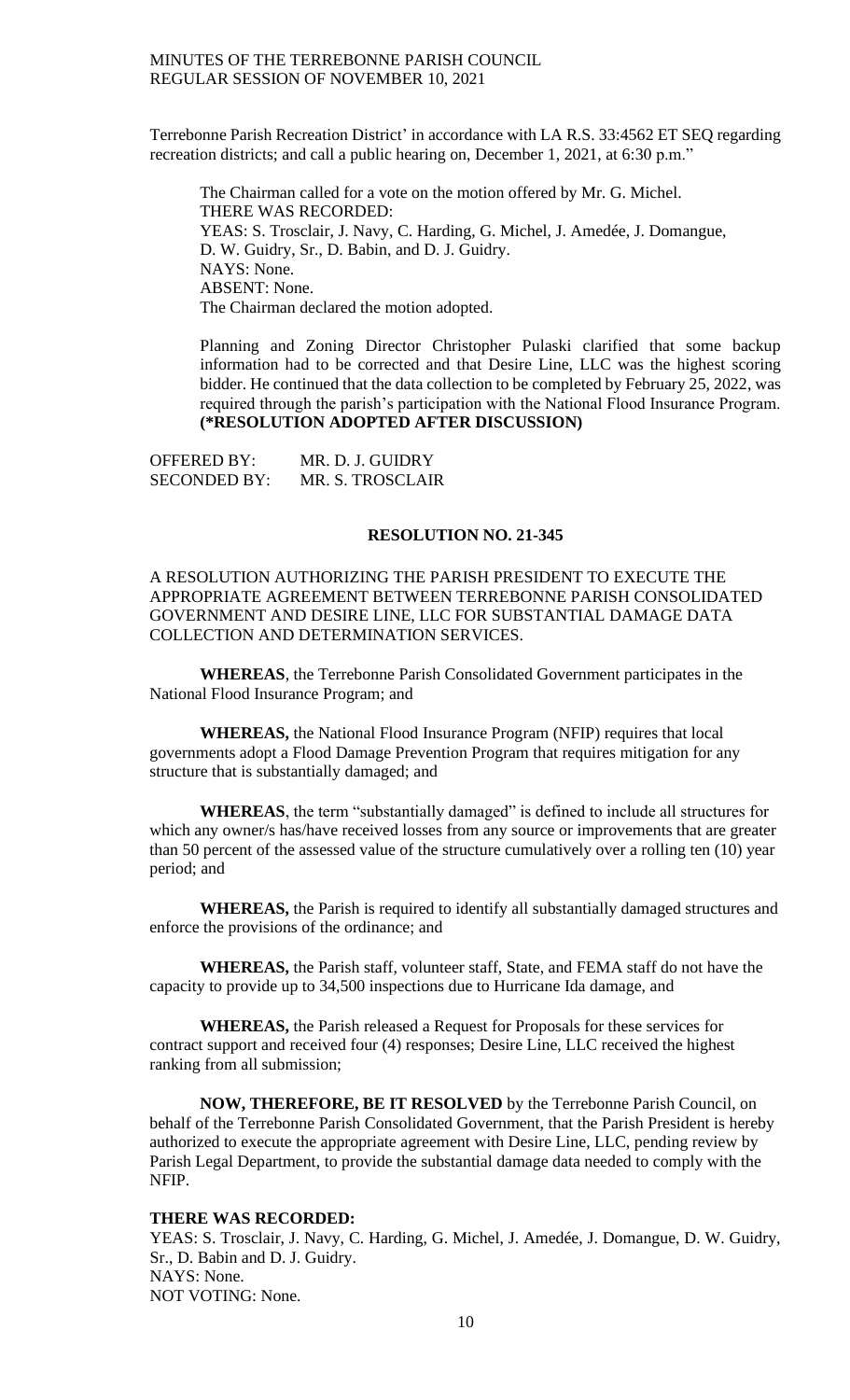ABSTAINING: None. ABSENT: None. The Chairman declared the resolution adopted on this the  $10<sup>th</sup>$  day of November 2021.

\*\*\*\*\*\*\*\*\*\*\*\*

Mr. S. Trosclair moved, seconded by Mr. G. Michel, "THAT, the Council, acting pursuant to La. R.S. 33:3819, authorizes the compensation of members of the Consolidated Waterworks District No. 1 Board of Commissioners by means of a per diem not to exceed \$161.00 per meeting for up to and including twenty-four meetings in each year and for each special meeting not to exceed twelve special meetings in each year." **(\*MOTION ADOPTED AFTER DISCUSSION)**

Consolidated Waterworks General Manager Michael Sobert gave a brief review of the state legislation which would allow Waterworks Commissioners to be compensated with the same per diem rate given to state legislators then clarified that per diems are paid by Consolidated Waterworks District No. 1, not by Terrebonne Parish.

Parish Attorney Julius Hebert clarified that the Council can increase the per diem rate to a set amount less than or equal to the rate adopted by the state and that the state adopted the same per diem rate as approved for federal per diem rates.

Discussion ensued relative to the per diem rate being requested. Several Council Members shared their support for the Waterworks commissioners' serving Terrebonne Parish and shared their opinions regarding increasing per diem rates for appointed positions.

**\***The Chairman called for a vote on the aforementioned motion offered by Mr. S. Trosclair.

THERE WAS RECORDED:

YEAS: S. Trosclair, J. Navy, C. Harding, G. Michel, J. Amedée, J. Domangue, and D. J. Guidry. NAYS: D. W. Guidry, Sr. and D. Babin. ABSENT: None. The Chairman declared the motion adopted.

Mr. Wilfred Joseph, an Octavia Street resident, reported several roadway and drainage issues in the Smithridge area.

Mr. D. J. Guidry moved, seconded by Mr. J. Amedée, "THAT, the Council extend Mr. Joseph's time an additional minute."

The Chairman called for a vote on the motion offered by Mr. D. J. Guidry. THERE WAS RECORDED: YEAS: S. Trosclair, J. Navy, C. Harding, G. Michel, J. Amedée, J. Domangue, D. W. Guidry, Sr., D. Babin, and D. J. Guidry. NAYS: None. ABSENT: None. The Chairman declared the motion adopted.

Mr. Joseph shared his concerns regarding potential issues due to overweight vehicular traffic and asked for information regarding previously completed sewerage repairs in the Johnson Ridge and Smithridge area.

Mr. Floyd Bergeron, a Kellie Drive resident, shared his concerns regarding an issue with limestone dust in connection with recent drainage repairs in his area.

Mr. D. Babin moved, seconded by Mr. G. Michel, "THAT, the Council extend Mr. Bergeron's time to speak an additional minute."

The Chairman called for a vote on the motion offered by Mr. D. Babin. THERE WAS RECORDED: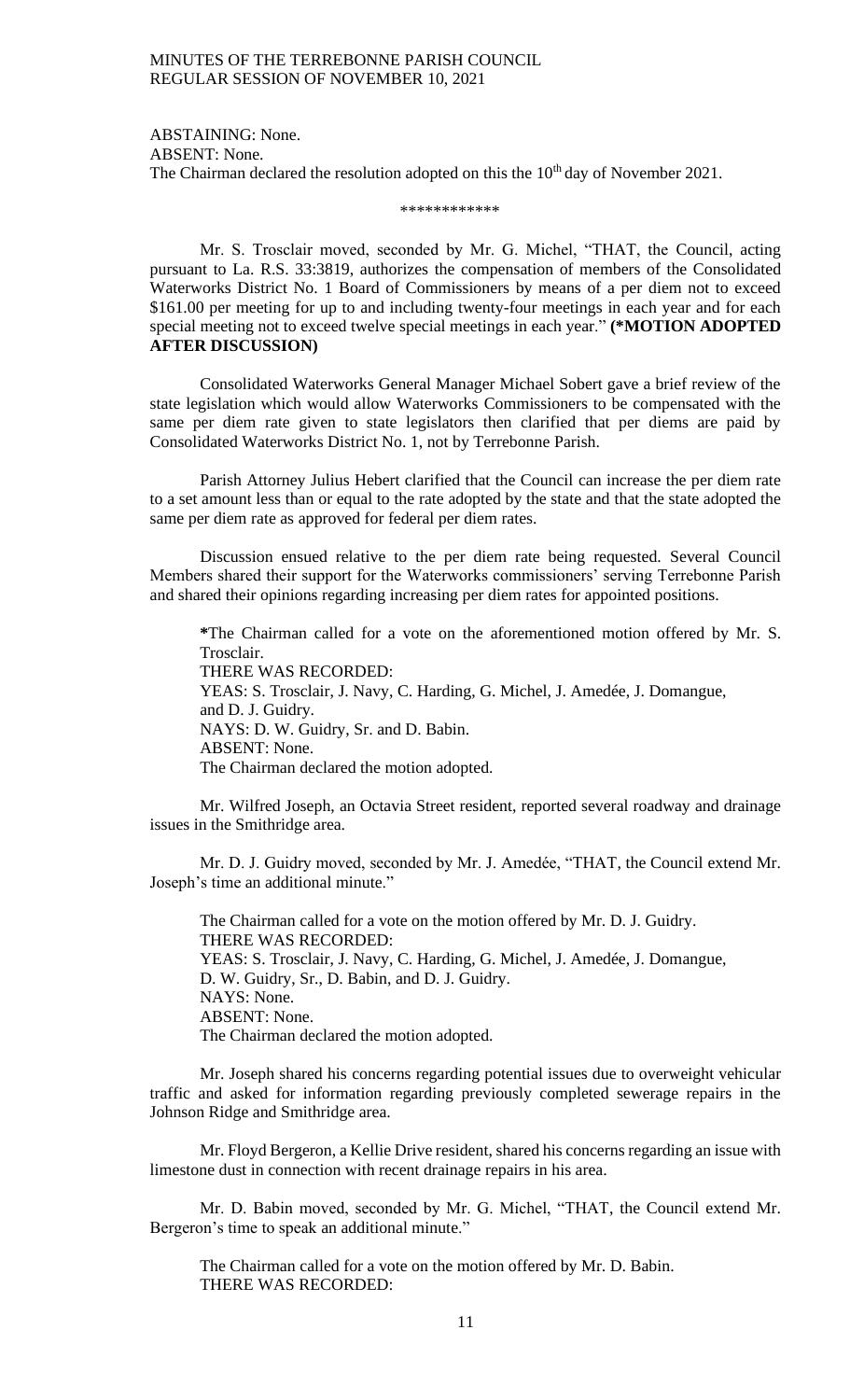YEAS: S. Trosclair, J. Navy, C. Harding, G. Michel, J. Amedée, J. Domangue, D. W. Guidry, Sr., D. Babin, and D. J. Guidry. NAYS: None. ABSENT: None. The Chairman declared the motion adopted.

Mr. Bergeron continued by sharing his concerns regarding the procedures for completing the drainage repairs and ongoing issues with limestone dust.

Mr. Paul Lapeyrouse, a Chauvin resident, shared his concerns relative to the closure of two courtrooms in the Courthouse building following Hurricane Ida and the potential issues with delaying processing criminal and civil proceedings.

Mr. Jonathan Foret, Helio Foundation President, gave a brief report on the foundation's fundraising efforts for relief efforts, including the restoration to operable condition of commercial fishing vessels and the replacement of traps, nets, and other supplies for local fishermen. On request, Mr. Foret clarified that donations to the Helio Foundation for relief could be processed through BayouFund.org.

Several Council Members shared their support of the relief efforts by the foundation in assisting those in need in the seafood industry.

The Chairman called for a report on the Budget and Finance Committee meeting held on 11/08/21, whereupon the Committee Chairman rendered the following:

# **BUDGET & FINANCE COMMITTEE**

### **November 8, 2021**

The Chairman, Mr. John Amedée, called the Budget & Finance Committee meeting to order at 5:30 p. m. in the Terrebonne Parish School Board Meeting Room then led an Invocation and the Pledge of Allegiance. Upon roll call, Committee Members recorded as present were: S. Trosclair, C. Harding, J. Amedée, D. W. Guidry, Sr., D. Babin, and D. J. Guidry. Committee Member J. Navy was recording as entering the proceedings at 5:43 p.m. Committee Member G. Michel was recorded as entering the proceedings at 5:47 p.m. Committee Member J. Domangue was recorded as absent. A quorum was declared present.

Chief Financial Officer Kandace Mauldin explained that the proposed budget being presented was prepared prior to the recent hurricanes that impacted Terrebonne Parish and that budget adjustments for hurricane responses and repairs would be included through budget amendments.

A review of the proposed 2022 Budget began on the following funds/departmental budgets:

- **a) Juvenile Detention (Fund 202; Sm. Bk. 125; Big Bk. 62) –** Chief Financial Officer Kandace Mauldin presented the proposed 2022 Budget noting that two ad valorem taxes, one at .96 mills and one at .94 mills, are levied to fund the center for twenty years with revenues from these taxes projected to be \$1,880,219 in 2022. She further explained that additional revenues from housing state DOC juveniles and the Office of Youth Development is estimated to be \$40,000 for 2022. Housing out-of-parish juveniles is estimated to be \$150,000 for 2022. Ms. Mauldin added that the Center received a General Fund Supplement of \$580,000, a decrease of \$509,553 from 2021. She then stated that \$250,000 is being transferred to the Criminal Court Fund for the Single Point Assessment and Resources Center (SPARC) and that \$42,000 was requested for capital purchases. (NO ACTION TAKEN)
- **b) Parish Prisoners (Parish Jail) (Fund 203-201; Sm. Bk. 131; Big Bk. 70) -** Chief Financial Officer Kandace Mauldin highlighted the proposed 2022 Budget explaining that, in September 2020, an agreement was executed between the Parish Government and the Sheriff of Terrebonne Parish for the maintenance and operation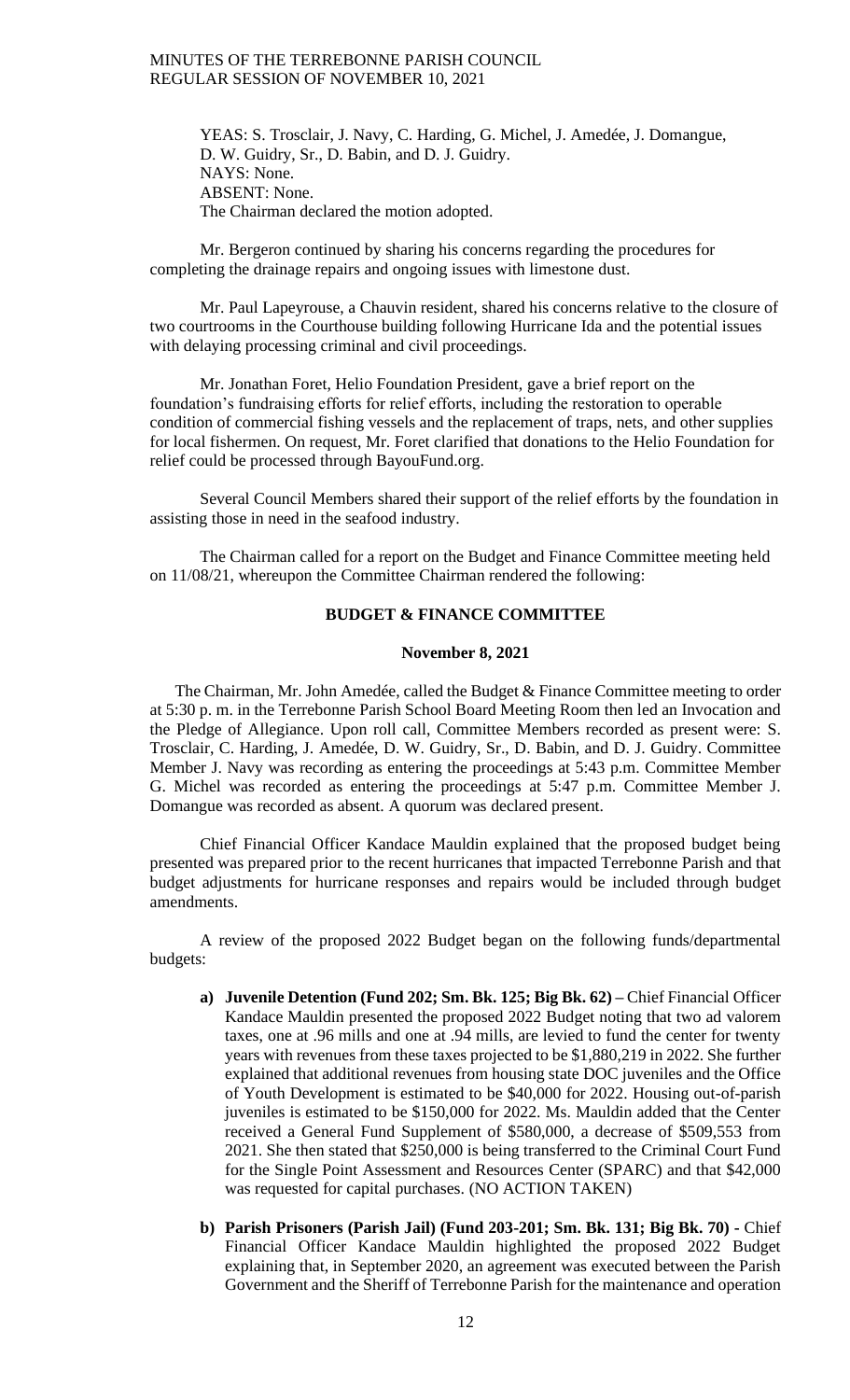of the jail. She continued that, per the agreement, the Parish Government agreed to pay a \$12.61 per diem for the maintenance of non-Department of Corrections (DOC) prisoners and that the Sheriff shall share with the Parish Government 50% of the DOC reimbursements, adjusted over time to comply with the current Louisiana Revised Statute's approved reimbursement rate. Ms. Mauldin then added that, also per the agreement, the Sheriff of Terrebonne agreed to make a continuous good faith effort to maintain a total DOC prisoner population of two hundred (200) inmates. She then shared that the Parish is estimated to receive \$815,000 from the Sheriff of Terrebonne, \$147,324 more than 2021, and that a General Fund Supplement is estimated at \$3,765,000, which is a decrease of \$366,810 from 2021. Ms. Mauldin then noted that the Parish reimburses the Sheriff for the feeding of the prisoners based on a flat formula of \$1.75 per day for the DOC prisoners and \$12.61 per day for all others. She then summarized the proposed 2022 Budget for Parish Prisoners, projecting costs to be \$1,900,000 based on an average prison population of 650 prisoners. (NO ACTION TAKEN)

**c) Prisoners Medical Department (Fund 203-202; Sm. Bk. 133; Big Bk. 73) –** Chief Financial Officer Kandace Mauldin summarized the proposed 2022 Budget stating that the Parish currently contracts with the Haydel Clinic for physician's care at \$90,000 per year. She added that, with the inclusion of dental care, ambulance, hospital care, and medical services, costs are estimated to be \$100,000 in 2022 and prescriptions and over-the-counter medications are estimated to be \$165,000. Ms. Mauldin then stated that, in September 2020, the Parish entered into an Intergovernmental Agreement with the Terrebonne Parish Sheriff's Office (TPSO) in which the medical administrator became an employee of TPSO, and that TPCG shall reimburse TPSO for the actual base salary paid to the Medical Administrator by TPSO for only those services rendered to the Parish under the agreement. (NO ACTION TAKEN)

On Mr. Babin's inquiry, Ms. Mauldin clarified that the Parish was still responsible for the housing and care of parish prisoners while outside of the parish due to Hurricane Ida. An adjustment would be needed should they remain out of the parish for a longer period, but those housing costs could be reimbursed by FEMA.

Ms. Mauldin explained that ad valorem taxes for the Public Safety Fund were proposed to be \$4,378,204 in 2022 from the levy of a 6.20 mills City Alimony tax, a 5.08 mills City Fire Protection tax, and a 5.08 mills City Police Protection tax renewed by voters on November 16, 2013, for years 2019-2028. She added that, in 1965, the Parish levied a 1% parishwide sales tax equally divided by the Parish Police Jury, City of Houma, and Parish School Board, and that the 1/3 City of Houma portion dedicated through the budget for use by the Public Safety Fund is projected to generate \$8,300,000, a 10.85% increase from 2020. Ms. Mauldin then shared that insurances for occupational licenses are proposed to collect \$900,000, an increase of \$85,000, occupational licenses (50% collected in the City) are proposed to collect \$208,000, \$49,000 less than in 2021, and court fines are proposed to collect \$75,000, \$5,000 less than in 2021. She then stated that a General Fund Supplement was estimated at \$500,000, a decrease of \$2,416,147.

**d) Police Department (Fund 204-211; Sm. Bk. 136; Big Bk. 81) –** Chief Financial Officer Kandace Mauldin reviewed the proposed 2022 Budget highlighting that a 2% adjustment across the board was included as mandated by State law and an additional 2% increase would be included to match a 4% cost of living adjustment for parish employees. She then noted a request for Capital of \$290,670 for five new vehicles and one battery backup for the department. (NO ACTION TAKEN)

On inquiry, Ms. Mauldin clarified that American Rescue Plan (ARP) funding was being used to reduce the amount of the general fund supplement needed by the Public Safety Fund for 2022 and that future years would likely require additional supplements without additional ARP funding.

**e) Fire Department (Fund 204-222; Sm. Bk. 139; Big Bk. 85) –** Chief Financial Officer Kandace Mauldin presented the proposed 2022 Budget noting that the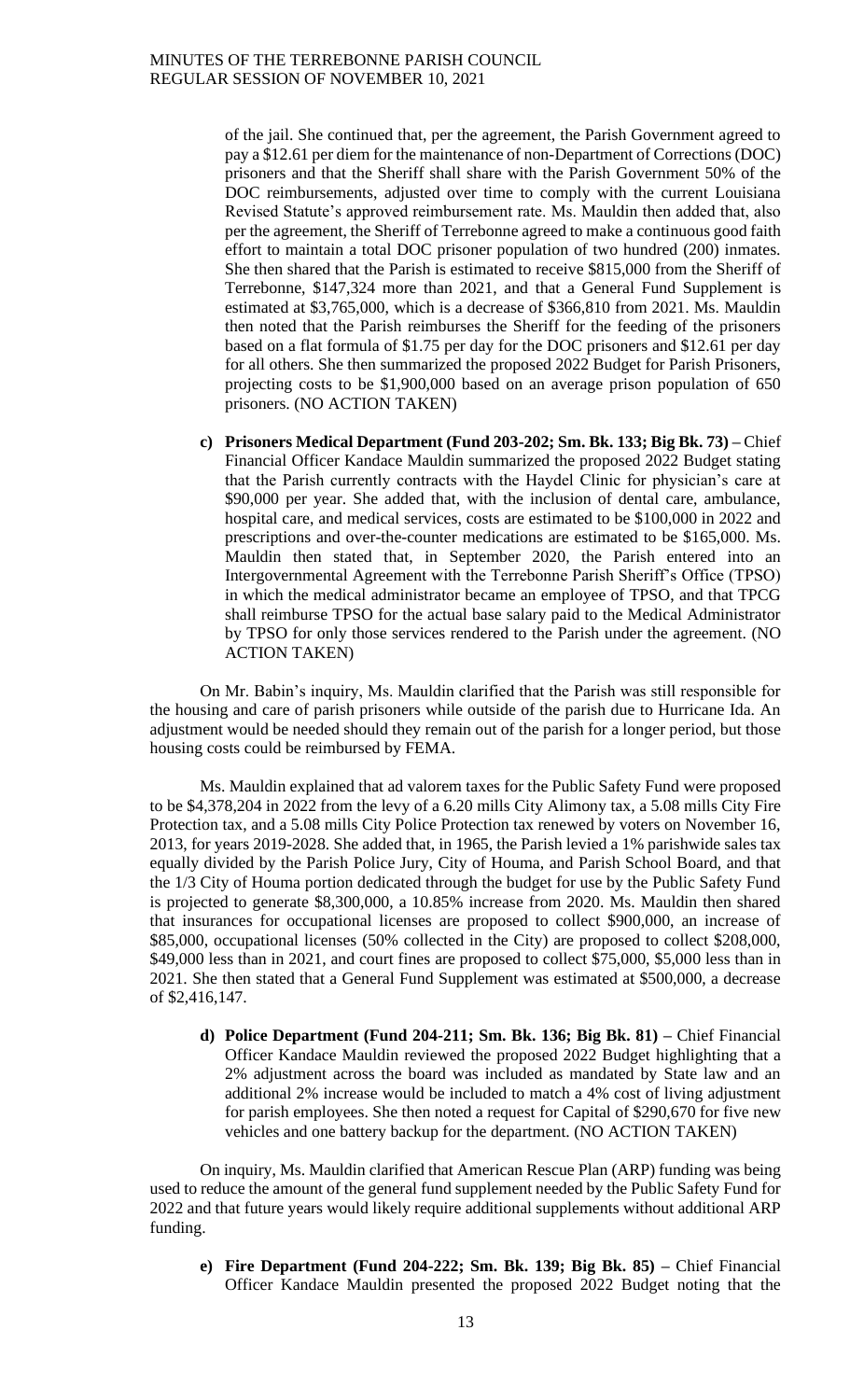following rates were adopted at the State Firefighters' Retirement Board meeting on January 21, 2021: 2020 – 32.25% and 2021 – 33.75%. She added that a 2% adjustment across the board was included as mandated by State law and an additional 2% increase would be included to match a 4% cost of living adjustment for parish employees. Ms. Mauldin then shared that requests for Capital expenses were budgeted at \$363,000, with \$300,000 toward a new fire truck. (NO ACTION TAKEN)

It was at this time that Mr. Navy was recorded as entering the proceedings.

Ms. Mauldin noted that the Non-District Recreation Fund will have a General Fund transfer for \$68,968, a decrease of \$50,000, and a Parishwide Recreation transfer of \$154,138, a decrease of \$109,109. She then explained that a 1/3 of 1% sales tax dedicated to the City of Houma (in 1964) is budgeted at \$111,000 for 2022.

- **f) Auditoriums (Fund 205-196; Sm. Bk. 143; Big Bk. 91) –** Chief Financial Officer Kandace Mauldin summarized the proposed 2022 Budget stating that there were no significant changes. (NO ACTION TAKEN)
- **g) Parks and Grounds (Fund 205-501; Sm. Bk. 145; Big Bk. 94) -** Chief Financial Officer Kandace Mauldin reviewed that the proposed 2022 Budget highlighting that the maintenance contract for grass cutting and park maintenance was budgeted at \$122,000, same as 2021. (NO ACTION TAKEN)
- **h) Airbase Splash Park (Fund 205-510; Sm. Bk. 146; Big Bk. 96)** Chief Financial Officer Kandace Mauldin presented the proposed 2022 Budget noting that the department was added in the 2021 budget and that there were no significant changes for 2022. (NO ACTION TAKEN)
- **i) Parish Transportation Fund (Fund 250; Sm. Bk. 154; Big Bk. 241)** Chief Financial Officer Kandace Mauldin highlighted the proposed 2022 Budget stating that its revenues were subject to annual state appropriation and that \$600,000 is estimated through the State's fiscal year end of June 30, 2022. She then stated that direct services for street repairs were estimated at \$806,676, based on the estimated  $2022$  revenue through June  $30<sup>th</sup>$  and any unallocated fund balances as of December 31, 2021. (NO ACTION TAKEN)
- **j) Road and Bridge (Fund 251; Sm. Bk. 155; Big Bk. 244)** Chief Financial Officer Kandace Mauldin summarized the proposed 2022 Budget highlighting that, in 1992, the voters of Terrebonne Parish approved a ¼% sales tax to fund this division, and 2022 revenues are estimated to be \$6,400,000, a .78% increase from 2021. (She added that an annual General Fund supplement will be \$0 for 2022.) She reported that their major operating expenditures are as follows: gasoline and oil, \$125,000, same as 2021; shells, \$175,000, same as 2021; urban street lights, \$168,320, same as 2021; and street repairs – contractors, \$1,412,621, same as 2021. Ms. Mauldin explained that one (1) Field Tech I, Grade 103, and one (1) Field Tech II, Grade 104, would be added and that two (2) Sign Technician positions would be transferred to Field Tech I, Grade 103. She added that Capital expenditures were estimated at \$942,300 and include various bridge work and equipment purchases. (NO ACTION TAKEN)

On Mr. D. W. Guidry's inquiry, Ms. Mauldin clarified that American Rescue Plan funding was not available for completing road overlay and repair projects at this time.

It was at this time that Mr. Michel was recorded as entering the proceedings.

**k) Drainage (Fund 252; Sm. Bk. 159; Big Bk. 251)** - Chief Financial Officer Kandace Mauldin presented the proposed 2022 Budget explaining that, in 1992, the voters of Terrebonne Parish approved a ¼% sales tax to fund this division, and 2022 collections are estimated at \$6,400,000. She then stated that on November 16, 2013, an ad valorem tax was renewed for years 2018-2027 which will generate an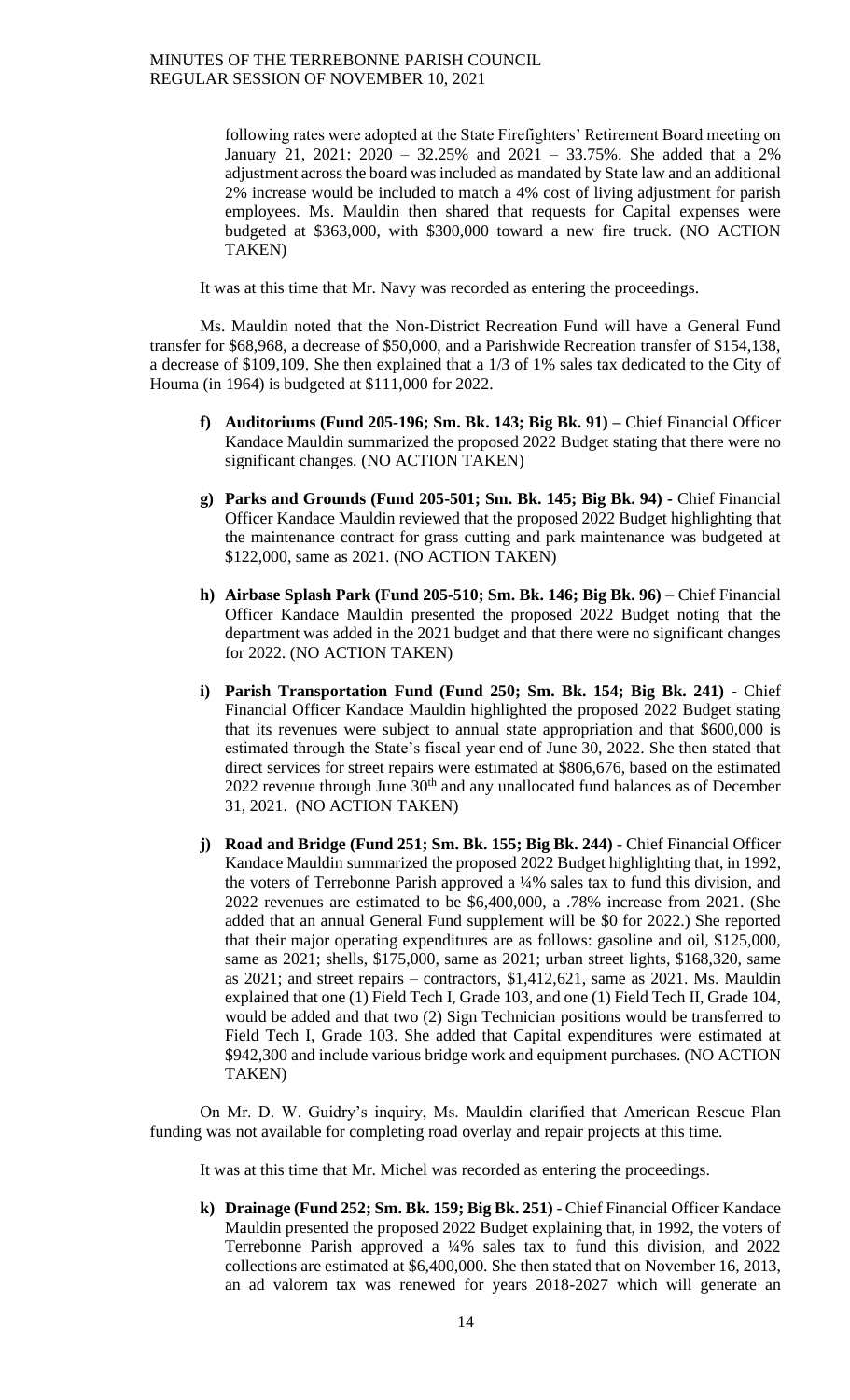estimated \$7,075,560 for 2022. Ms. Mauldin then reviewed the projected costs for major operating expenses as follows: other contracts for lateral maintenance and expansion on the acreage rotation, \$1,200,000, a decrease of \$14,441 from 2021; gasoline and oil, \$350,000, same as 2021; diesel/pumps, \$1,150,000, an increase of \$175,000; pump repairs, \$650,000, an increase of \$200,000; contractors repairs, \$400,000, same as 2021; canal and lateral ditch maintenance, \$120,000, same as 2021; collection canal cleaning, \$20,000, same as 2021; permit monitoring, \$46,000, same as 2021. She shared that additional personnel was being requested as follows: add one (1) Operations Supervisor - Inspections, Grade 109; eliminate one (1) Culvert Inspector, Grade 105; add one (1) Automation Analyst (Hardware), Grade 108; add one (1) Automation Analyst (Software), Grade 108; and add one (1) Pump Attendant, Grade 105. Ms. Mauldin then stated that \$2,169,000 in capital expenses was being requested for motor vehicles, axle dump trucks, Telemetry, a gradall, and miscellaneous drainage projects. (NO ACTION TAKEN)

Discussion ensued relative to the rising cost of gas prices compared to a decrease in the use of diesel resources by the Parish. Ms. Mauldin then clarified that the total for pump repairs was estimated based on previous years' figures and the addition of more pumps in the Parish.

Mr. David Rome, Public Works Director, clarified that the lateral maintenance contract was providing savings by enabling the Parish to determine areas in need of maintenance outside of a specific rotation.

- **l) Health Unit (Fund 277; Sm. Bk. 169; Big Bk. 308)** Chief Financial Officer Kandace Mauldin highlighted the proposed 2022 Budget noting stating that a 1.66 mill ad valorem tax approved by the voters November 12, 2012, for years 2020-2029 would generate an estimated \$653,993 in 2022. She stated that reimbursement of various expenditures incurred by the State was budgeted at \$400,000, same as 2021. (NO ACTION TAKEN)
- **m) Terrebonne Elderly and Disabled (Fund 278; Sm. Bk. 172; Big Bk. 314)** Chief Financial Officer Kandace Mauldin summarized the proposed 2022 Budget highlighting that the 7.50 mill ad valorem tax approved by voters on November 16, 2013, for years 2020-2029 would generate an estimated \$7,421,916 in 2022. Ms. Mauldin explained that a cooperative endeavor agreement with the Terrebonne Council on Aging to provide services to the elderly and disabled is estimated at \$7.5 million for 2022. She added that an independent budget adopted by the Terrebonne Council on Aging's governing authority for its fiscal year ending June  $30<sup>th</sup>$  is submitted annually to the appointing authority. Ms. Mauldin then clarified that \$150,000 was budgeted for elderly programs at the Mechanicville Community Center and that \$2,400,000 was budgeted for Capital Improvements to the Lenox Hotard Post #31 of the American Legion. (NO ACTION TAKEN)
- **n) Terrebonne ARC (Fund 279; Sm. Bk. 174; Big Bk. 318)** Chief Financial Officer Kandace Mauldin reviewed the proposed 2022 Budget explaining that a 5.21 mill ad valorem tax renewed by voters November 16, 2013, will generate an estimated \$5,155,339 in 2022. She then stated that Terrebonne Parish currently has a Cooperative Endeavor Agreement with Terrebonne ARC to provide services at an estimated \$5,250,000 for 2022. Ms. Mauldin then shared that an independent budget is adopted by TARC's governing authority for its fiscal year ending June  $30<sup>th</sup>$  and is submitted annually to the appointing authority. (NO ACTION TAKEN)
- **o) Mental Health (Fund 281; Sm. Bk. 186; Big Bk. 347)**  Chief Financial Officer Kandace Mauldin presented the proposed 2022 Budget noting that an ad valorem tax of .42 mills approved by the voters November 16, 2013, for years 2020-2029 is estimated to generate \$415,594 in revenue for 2022. Based on precedent, the allocation of the ad valorem tax is 60% Mental Health (Treatment Center) and 40% Alcohol & Drug Abuse Clinic (Assessment Center). She added that a transfer would be made to the Criminal Court Fund for the Drug Court department for \$47,514. (NO ACTION TAKEN)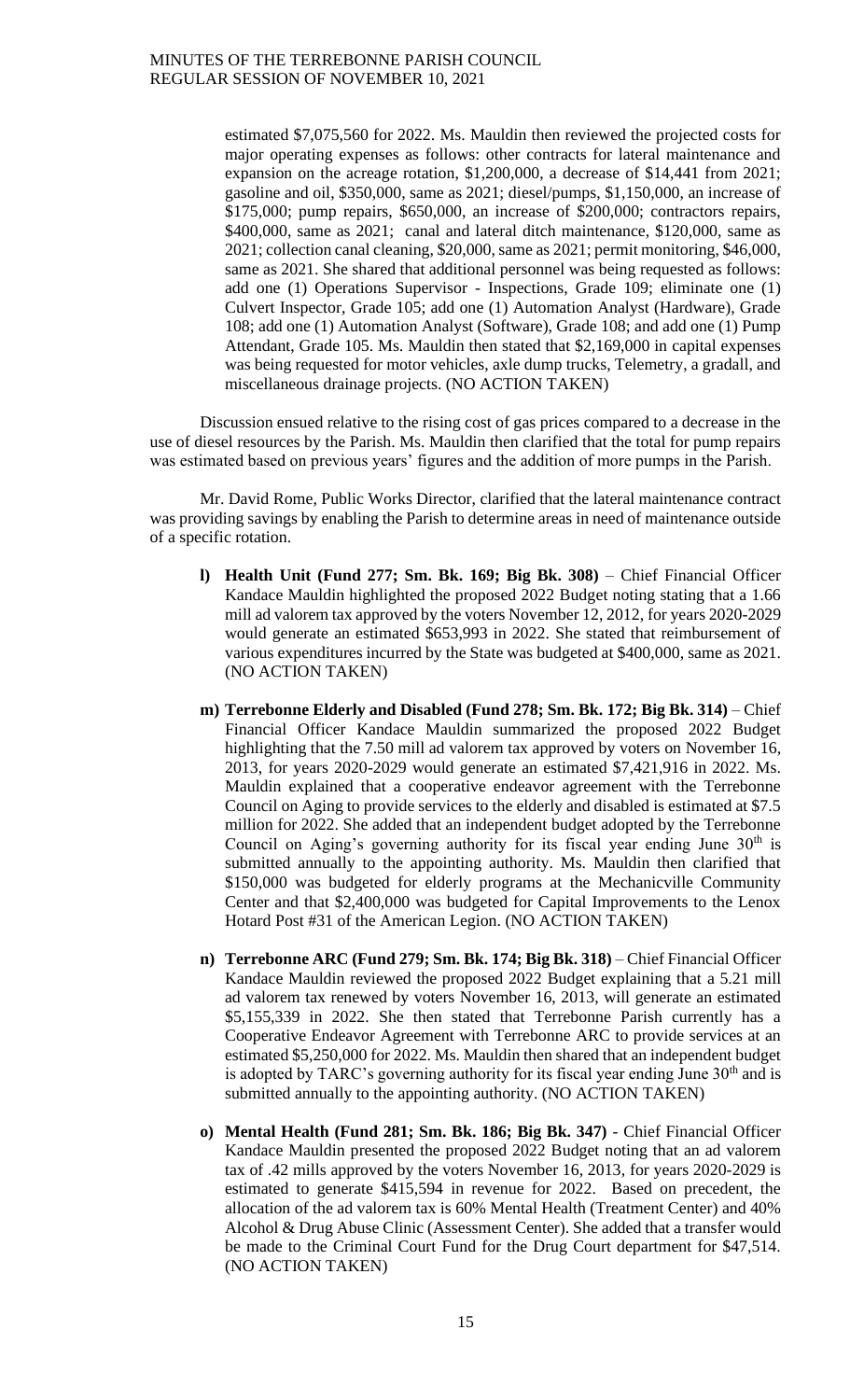**p) Parishwide Recreation (Fund 285; Sm. Bk. 177; Big Bk. 323) –** Chief Financial Officer Kandace Mauldin highlighted the proposed 2022 Budget stating that a 2.21 mill ad valorem tax funds the department with proposed revenues of \$2,186,991 for 2022. She stated that Registration Fees were estimated at \$77,915 for 2022, Senior Olympics, \$51,032 for 2022, and Summer Camps, \$200,000 for 2022. Ms. Mauldin then shared that the Recreation Administration department had no significant changes for 2022. (NO ACTION TAKEN)

On Mr. Navy's request, Ms. Mauldin clarified that the funding for summer camps is allocated yearly and is granted to Recreation districts through the Recreation Department; stating that any unused funding will be returned to the General Fund for future use.

Mr. Roddy Lerille, Recreation Director, gave an overview of the plans for providing recreational programming beginning in 2022 and the availability of recreation facilities for said programming in coordination with the Terrebonne Parish School Board.

Discussion ensued relative to the number of summer camps hosted annually in Terrebonne Parish.

**q) Bayou Country Sports Park (Fund 285; Sm. Bk. 193; Big Bk. 360) -** Chief Financial Officer Kandace Mauldin summarized the proposed 2022 Budget highlighting that its Hotel/Motel Tax collections, estimated to be \$300,000 for 2022, would be used for the sports park's annual debt service of \$203,550 with remaining funds being used to supplement the sports park. She noted that the Miscellaneous Revenues figures are from sponsorships for the Sports Park. Ms. Mauldin added that three positions would be transferred from the Vegetation department to the Bayou Country Sports Park as follows: one (1) Senior Equipment Operator, Grade 108, and two (2) Field Tech II, Grade 104.

Discussion ensued relative to the projected Hotel/Motel tax revenues and annual debt service for the Bayou Country Sports Park. Ms. Mauldin clarified that the \$500,000 being transferred out of the fund would go to Capital Projects including concession stands and common areas at the Sports Park. (NO ACTION TAKEN)

**r) Utilities Department (Funds 300-306; Sm. Bk. 206, Big Bk. 373)** Chief Financial Officer Kandace Mauldin summarized the proposed 2022 Budget noting that the electric residential and commercials sales revenues for 2022 were budgeted at \$15,013,099 and that gas residential and commercial sales were budgeted at \$2,350,000. She added that the sales from the gas distribution system to the power plant for fueling electricity production for 2022 were estimated to be \$1.8 million and a transfer to the GIS fund for the GIS Mapping System totaled \$230,000, same as 2021. Ms. Mauldin explained that the Electric Generation department had no significant changes then highlighted that the Electric Distribution department's budget included major operating expenses as follows: line clearing and maintenance, \$560,000; line repairs, \$324,500; and substation repairs, \$110,000. Ms. Mauldin added that Capital Improvements for Electric Distribution were requested at \$3,335,000, which included an outage management system along with system repairs and additions. She then reviewed the Gas Distribution's request for capital improvements of \$595,000 which included system additions, upgrades, and other projects. Ms. Mauldin stated that Utilities Administration was requesting Capital Improvements of \$109,000, which included some A/C units, computers, and new security cameras to replace the ones damaged by Hurricane Ida. She then shared that the GIS Mapping System department had no significant changes.

Discussion ensued relative to issues regarding gas supply and demand following the recent hurricanes and potential opportunities for federal funding to address those issues. (NO ACTION TAKEN)

**s) Pollution Control (Fund 310-312; Sm. Bk. 220; Big Bk. 399)** – Chief Financial Officer Kandace Mauldin reviewed the proposed 2022 Budget explaining that sewerage collections were estimated at \$7.4 million and major expenditures were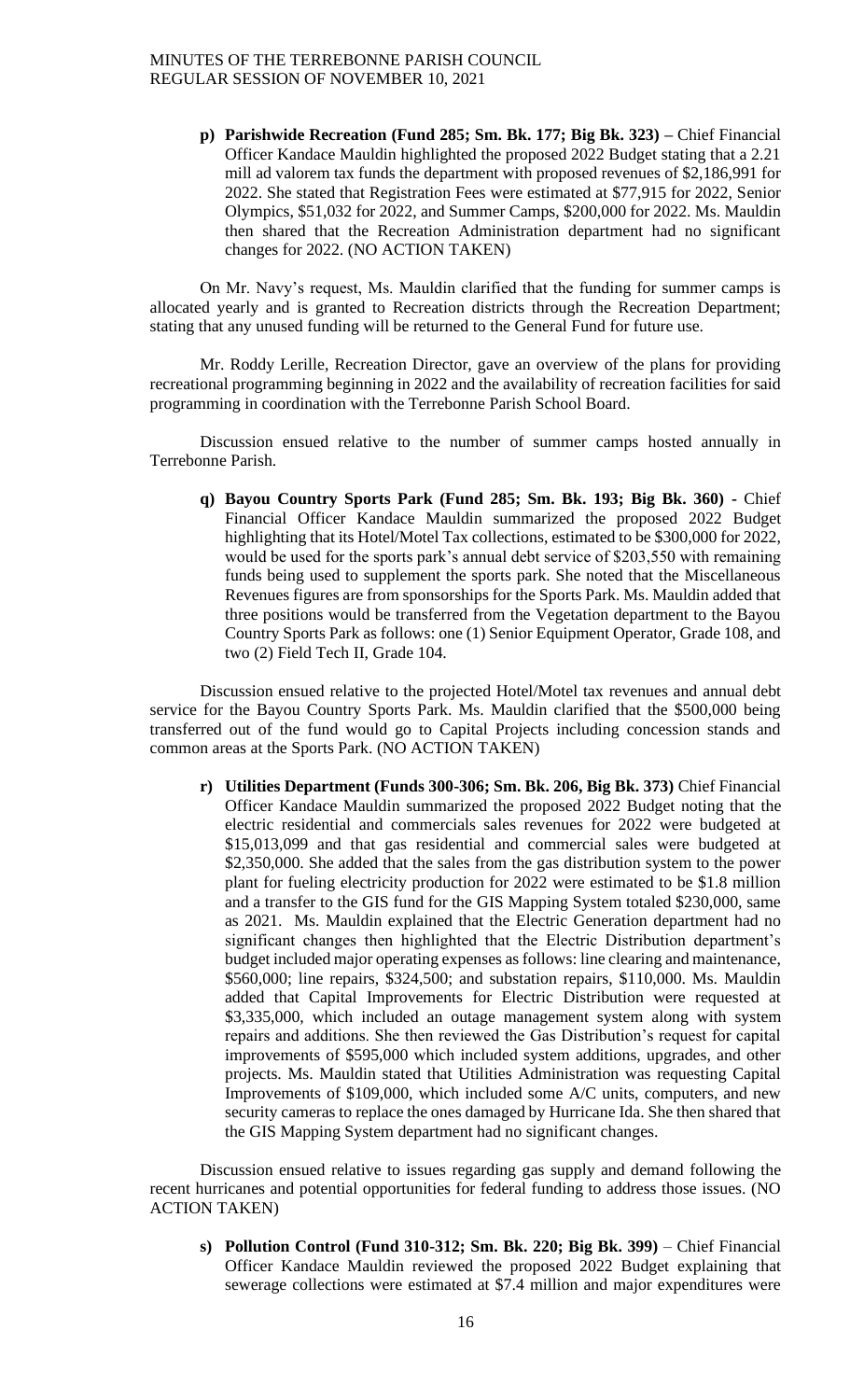estimated at \$473,000 for utility costs, same as 2021, \$160,000 for 2.25% collection fees of all sewerage revenue collected by Consolidated Waterworks, \$80,000 for sewer pump repairs, and \$180,000 for contractor's repairs, an increase of \$8,000 from 2021. Ms. Mauldin added that \$8,000 was requested as capital for the purchase of backup video camera and a transporter. She added that the Treatment Plant Department requested \$3,005,000 in capital for an ultraviolet disinfection system and various replacement projects and that the Administration department had no significant changes.

Mr. David Rome, Public Works Director, gave an update on the plans for repairs and replacement of SCADA monitoring system used for parish sewerage and methods for monitoring lift stations.

A discussion ensued relative to the Houma Tunnel and a potential water hazard to be addressed by the State department. Several Council Members shared their concerns regarding the source of the water hazard and connected sewer systems.

Mr. Mike Toups, Parish Manager, gave a brief update on the repairs to be completed by the state at the Houma Tunnel and accidents related to the water hazard. (NO ACTION TAKEN)

**t) Sanitation (Fund 353; Sm. Bk. 231; Big Bk. 424)** – Chief Financial Officer Kandace Mauldin explained the proposed 2022 Budget highlighting that a 10.97 mills ad valorem tax approved on November 14, 2009, for years 2018-2029 was projected to generate \$9,866,200 in 2022. Ms. Mauldin stated that the 42,250 average units would produce approximately \$5,240,000 in collection fees with \$8.50 monthly user fee and \$1.50 mosquito abatement fee. She added that tipping fees at \$42.00 for commercial rates would generate \$2,400,000 for 2022. Ms. Mauldin clarified that the Solid Waste Services fund's major operating expenses for 2022 included \$3,846,533 for disposal expenses, \$1,813,073 for transportation, Solid Waste Contract at \$5,703,000, and \$616,176 for mosquito abatement. She shared that a Capital request for \$98,000 for a Tractor Loader was included and that three positions, one (1) Sr. Equipment Operator, Grade 108, and two (2) Field Tech II, Grade 104, were being transferred to the Bayou Country Sports Park. Ms. Mauldin clarified that five (5) Equipment Operator I, Grade 104, positions would be transferred to Equipment Operator II, Grade 106, for the Vegetation department, and that one (1) Equipment Operator II, Grade 106, and one (1) Mechanic II, Grade 106, would be added as well. She added that requests for Capital were estimated at \$512,000 and included a number of vehicles and additional mowers.

Mr. Clay Naquin, Solid Waste Director, clarified that all solid waste contracts include an annual cost-price index adjustment which would increase the cost. He shared that the two recently ordered mowers would not be available until April 2022, and that two additional mowers if ordered would not be available until the end of the 2022 grass cutting season. (NO ACTION TAKEN)

- **u) Civic Center (Fund 385; Sm. Bk. 239; Big Bk. 453)** Chief Financial Officer Kandace Mauldin presented the proposed 2022 Budget noting that its special dedicated Hotel/Motel Tax funds were estimated at \$300,000 for 2022 and its selfgenerated revenue from rentals, marketing, celebrity promotions, and food and beverage sales were proposed to be \$602,266 for 2022. She added that there was a General Fund supplement for 2022 of \$986,915, same as 2021. (NO ACTION TAKEN)
- **v) Risk Management (Fund 354-357; Sm. Bk. 244; Big Bk. 435)**  Chief Financial Officer Kandace Mauldin highlighted the proposed 2022 Budget stating that premium revenues from departments and user agencies for major self-insured plans were estimated as follows: Workmen's Compensation, \$1.65 million; General Liability, \$3,017,674; Vehicle Insurance, \$700,000; Physical Plant, \$2,357,850; Gas and Electric Liability, \$605,000; Boiler Insurance, \$184,500; and Medical Professional Liability, \$350,000. She then explained that the major expenditures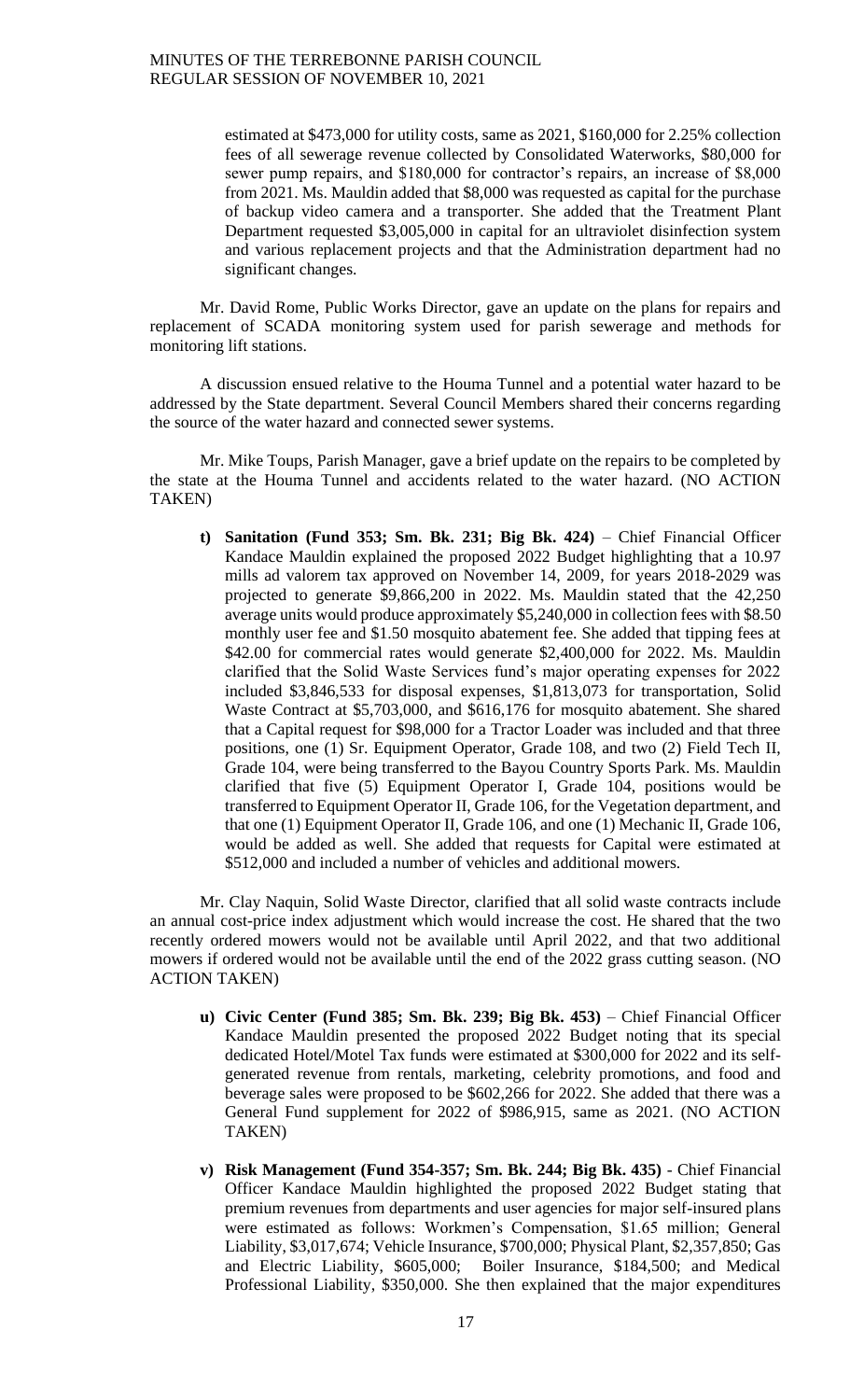related to the self-insured plans premiums are as follows: Workmen's Compensation, \$377,532; Vehicle Insurance, \$184,405; General Liability, \$550,239; Boiler Insurance, \$184,500; Physical Plant, \$2.2 million; and Gas and Electric Liability, \$529,735. She then reported that claims for all coverages were budgeted for \$3,430,000, and that \$16,000 was budgeted for an Actuarial Audit as required for annual financial reporting. Ms. Mauldin then reported that the Group Health insurance premium revenue was estimated at \$17,204,116 with major expenditures being premiums for excess liability with administration fees at \$3,245,522 and claims at \$14,155,036. (NO ACTION TAKEN)

- **w) Human Resources (Fund 370; Sm. Bk. 250; Big Bk. 444)** Chief Financial Officer Kandace Mauldin summarized the proposed 2022 Budget highlighting that the Human Resources Department is funded by a user charge paid by all departments/divisions which benefit from this service and that the charge for 2022 is 1.5% of salaries and wages, or \$596,000. She then highlighted that unemployment claims for the Parish were 100% self-funded and were estimated at \$30,000 for 2022, same as 2021. She added that Legal Consultant fees for 2021 were budgeted at \$75,000 and the Summer Intern Jumpstart Program for 2022 was budgeted at \$40,000. (NO ACTION TAKEN)
- **x) Purchasing (Fund 380; Sm. Bk. 253; Big Bk. 448)** Chief Financial Officer Kandace Mauldin presented the proposed 2022 Budget noting that the Purchasing - Warehouse Division is funded by an allocation charge to all departments for processing purchase orders and requisitions as well as 6% of the adjudicated property sales. She stated that the total allocated revenues are projected at \$934,206 for 2022 with the addition of one (1) Warehouse Manager, Grade 210. (NO ACTION TAKEN)
- **y) Information Technology (Fund 390; Sm. Bk. 256; Big Bk. 459)**  Chief Financial Officer Kandace Mauldin highlighted the proposed 2022 Budget stating that the Information Systems Fund derives revenues from the departments that it services with 2022 user fees projected at \$2,219,701 and capital purchases projected at \$82,000 for a firewall, server upgrade, and computers. She added that one (1) Parttime Network Tech, Grade 108, position would be changed to a Full-time Network Tech, Grade 108, position. (NO ACTION TAKEN)
- **z) Fleet Maintenance (Fund 395; Sm. Bk. 260; Big Bk. 464)** Chief Financial Officer Kandace Mauldin presented the proposed 2022 Budget noting that their major source of funding was user fees charged to user departments which was estimated at \$1,025,668 for 2022 and that one (1) Mechanic I, Grade 105, position was added. (NO ACTION TAKEN)
- **aa) Debt Service Funds (Fund 400s; Sm. Bk. 263; Big Bk. 469)**  Chief Financial Officer Kandace Mauldin highlighted the proposed 2022 Budget stating that the total expenditures on debt services for 2022 was estimated at roughly \$11.3 million. (NO ACTION TAKEN)
- **bb)Capital Projects (Fund 600s; Sm. Bk. 271; Big Bk. 520)** Chief Financial Officer Kandace Mauldin summarized the proposed 2022 Budget highlighting that the proposed \$7,580,458 included \$1,000,000 for the Road Overlay Project, \$500,000 for Bayou LaCarpe, \$700,000 for Bayou Country Sports Park, various HVAC systems care of the American Rescue Plan funding, \$130,000 for a Juvenile Justice perimeter fence, repairs to the elevator and installation of security ramp gates for parking garage, and a Public Works Administrative Building. (NO ACTION TAKEN)

On Mr. Navy's request, Ms. Mauldin gave an overview on the remaining funds allotted for a Mechanicville Splash Park and how they could be transferred provided another project was also eligible per program guidelines.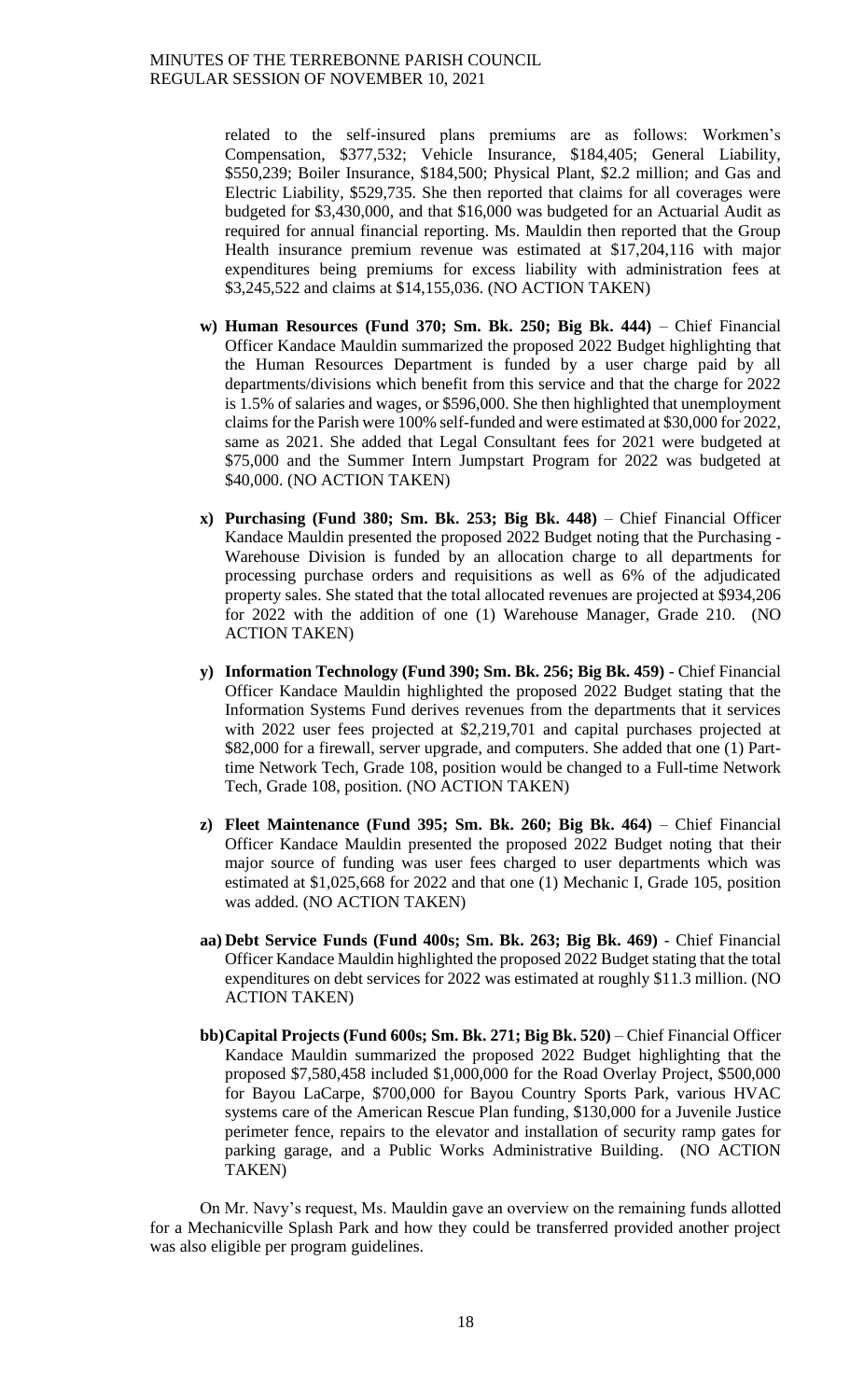Mr. D. Babin moved, seconded by Mr. D. W. Guidry, Sr., "THAT, the Budget & Finance Committee continue the 2022 Budget review."

The Chairman called for the vote on the motion offered by Mr. D. Babin. THERE WAS RECORDED: YEAS: S. Trosclair, J. Navy, C. Harding, G. Michel, J. Amedée, D. W. Guidry, Sr., D. Babin, and D. J. Guidry. NAYS: None. ABSENT: J. Domangue. The Chairman declared the motion adopted.

Mr. D. Babin moved, seconded by Mr. D. W. Guidry, Sr., "THAT, there being no further business to come before the Budget & Finance Committee, the meeting be adjourned."

The Chairman called for the vote on the motion offered by Mr. D. Babin. THERE WAS RECORDED: YEAS: S. Trosclair, J. Navy, C. Harding, G. Michel, J. Amedée, D. W. Guidry, Sr., D. Babin, and D. J. Guidry. NAYS: None. ABSENT: J. Domangue. The Chairman declared the motion adopted and the meeting was adjourned at 7:07 p.m.

John Amedée, Chairman

Keith Hampton, Minute Clerk

Mr. J. Amedée moved, seconded by Mr. D. J. Guidry, "THAT, the Council accept and ratify the minutes of the Budget and Finance Committee meeting held on 11/08/21."

The Chairman called for a vote on the motion offered by Mr. J. Amedée. THERE WAS RECORDED: YEAS: S. Trosclair, J. Navy, C. Harding, G. Michel, J. Amedée, J. Domangue, D. W. Guidry, Sr., D. Babin, and D. J. Guidry. NAYS: None. ABSENT: None. The Chairman declared the motion adopted.

Mr. D. Babin moved, seconded by Ms. J. Domangue, "THAT the Council open nominations for the three expiring terms on the Downtown Development Corporation, nominate Ms. Juana Woodard (representing the Chamber of Commerce), Ms. Sondra Corbitt (representing the Council), and Mr. James A. LeCompte (representing the Council), close nominations, and reappoint Ms. Woodard, Ms. Corbitt, and Mr. LeCompte to serve another term on the aforementioned board."

The Chairman called for a vote on the motion offered by Mr. D. Babin. THERE WAS RECORDED: YEAS: C. Harding, G. Michel, J. Amedée, J. Domangue, D. W. Guidry, Sr., D. Babin, and D. J. Guidry. NAYS: None. ABSENT: S. Trosclair and J. Navy. The Chairman declared the motion adopted.

Mr. G. Michel moved, seconded by Mr. D. Babin, "THAT the Council open nominations for the expiring term on the Houma Area Convention and Visitors Bureau representing the Regional Military Museum, nominate Ms. Andree Buquet-Casey, close nominations, reappoint Ms. Buquet-Casey to serve another term, and hold nominations open for the two expiring terms representing Civic Non-Profit Organizations on the aforementioned board."

The Chairman called for a vote on the motion offered by Mr. G. Michel. THERE WAS RECORDED: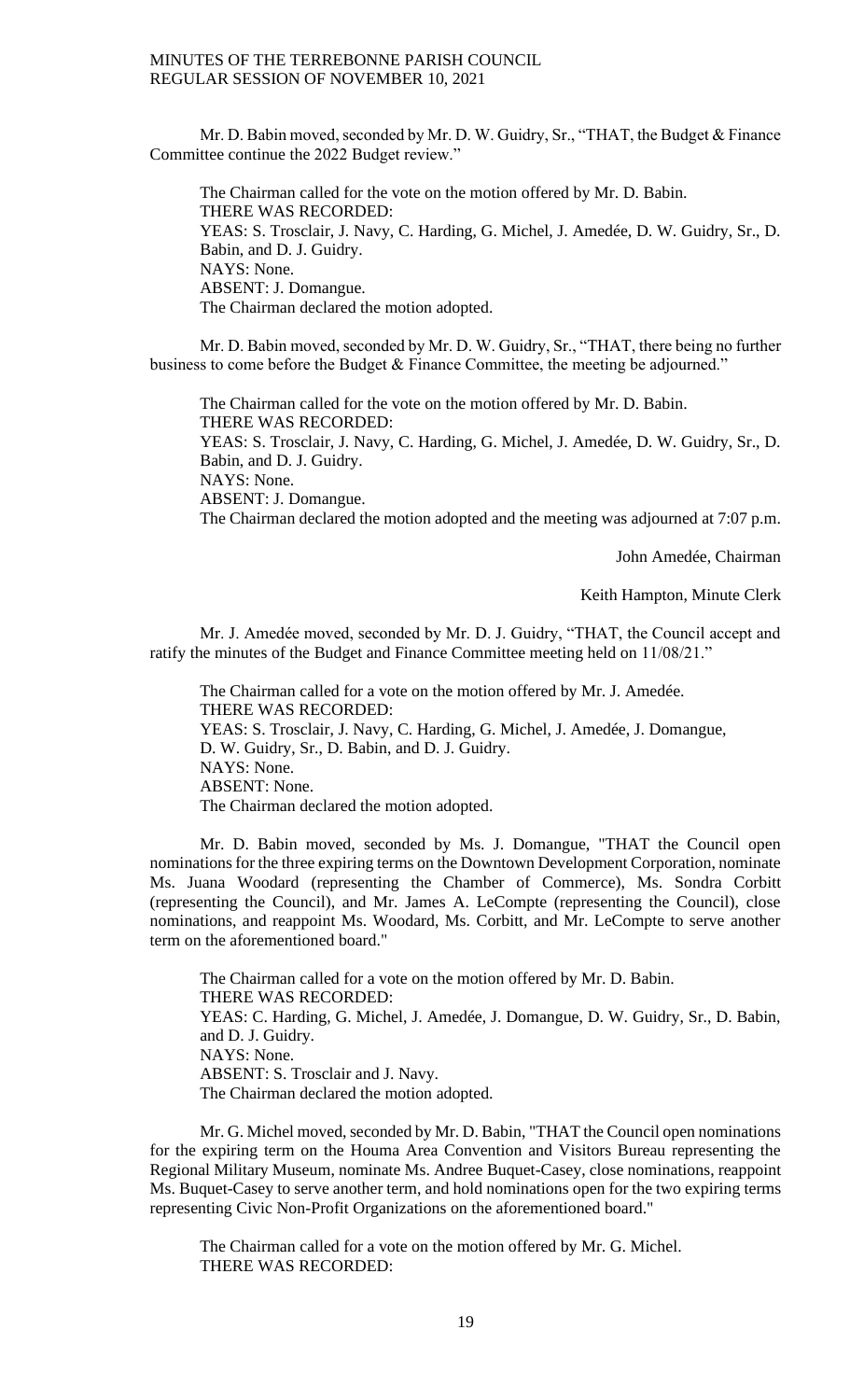YEAS: C. Harding, G. Michel, J. Amedée, J. Domangue, D. W. Guidry, Sr., D. Babin, and D. J. Guidry. NAYS: None. ABSENT: S. Trosclair and J. Navy. The Chairman declared the motion adopted.

Mr. D. Babin moved, seconded by Mr. G. Michel, "THAT the Council open nominations for the expiring term on the Children and Youth Services Board representing the Office of the District Public Defender, 32<sup>nd</sup> JDC, nominate Ms. Keara Plaisance, close nominations, reappoint Ms. Plaisance to serve another term, and hold nominations open for the expiring term representing City Court on the aforementioned board."

The Chairman called for a vote on the motion offered by Mr. D. Babin. THERE WAS RECORDED: YEAS: S. Trosclair, C. Harding, G. Michel, J. Amedée, J. Domangue, D. W. Guidry, Sr., D. Babin, and D. J. Guidry. NAYS: None. ABSENT: J. Navy. The Chairman declared the motion adopted.

The Chairman announced the following vacancies:

- **Veterans' Memorial District:** One (1) unexpired term due to a resignation and one (1) expiring terms on 09/17/21 (Representing the Vietnam Veterans of America).
- **Recreation District No. 2,3:** One (1) unexpired term due to a resignation.
- **Recreation District No. 3A:** One (1) expired term and one unexpired term due to a resignation.
- **Recreation District No. 6:** One (1) expiring term.
- **Recreation District No. 7:** One (1) expired term.
- **Bayou Blue Fire Protection Distric**t: One (1) expired term.
- **Terrebonne Parish Tree Board:** One (1) vacancy due to a resignation.
- **Children and Youth Services:** One expired term, representing City Court.
- **TEDA:** Two (2) expired terms; one representing each of the following: Terrebonne Parish Council and Houma Terrebonne Chamber of Commerce.
- **Coastal Zone Management and Restoration:** Three (3) expired terms; one representing the Public, one representing Recreational Fishing and one representing Property Owner(s).
- **Houma Area Convention and Visitors Bureau (HACVB):** Two (2) expiring terms on 12-31-21, both representing Civic Non-Profit Organization(s).
- **Planning Commission:** One (1) expired term.
- **Municipal Civil Service Board:** Two (2) expiring terms on 11-29-21.
- **Hospital Service District No**. **1 Board:** One (1) vacancy due to a resignation.

Announcements–Parish President: None.

Announcements–Council Members:

- Mr. D. Babin thanked all veterans for their service to their country.
- The Chairman announced that meetings would be held the following week due to the Thanksgiving holiday and that the Council would resume holding committee meetings on Mondays and Regular Council Sessions on Wednesdays.

Mr. D. J. Guidry moved, seconded by Mr. J. Amedée, "THAT the Council accept the following monthly engineering reports:

- A. Milford and Associates, Inc.
- B. T. Baker Smith."

The Chairman called for a vote on the motion offered by Mr. D. J. Guidry. THERE WAS RECORDED:

YEAS: S. Trosclair, J. Navy, C. Harding, G. Michel, J. Amedée, J. Domangue, D. W. Guidry, Sr., D. Babin, and D. J. Guidry.